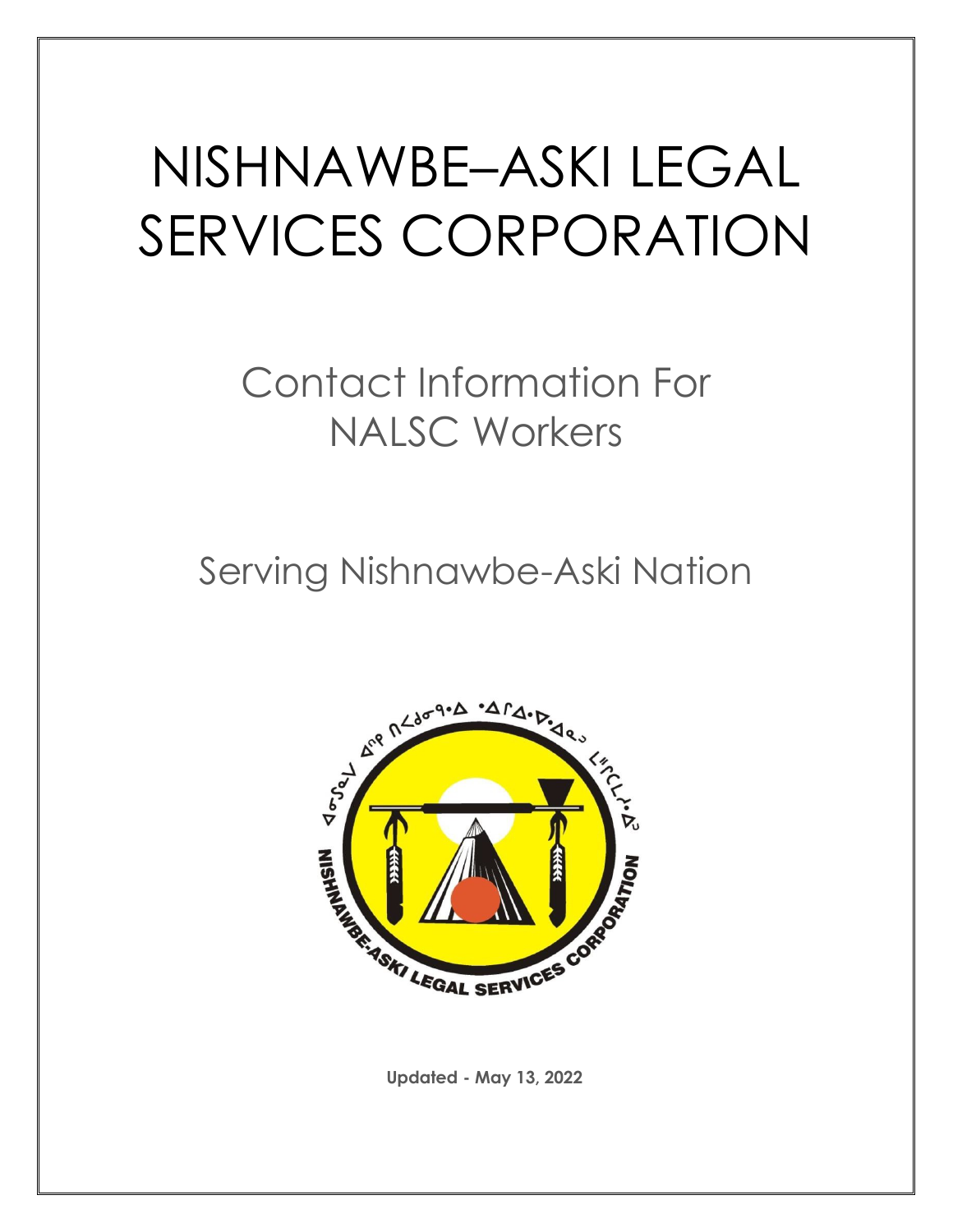# **STAFF DIRECTORY Table of Contents**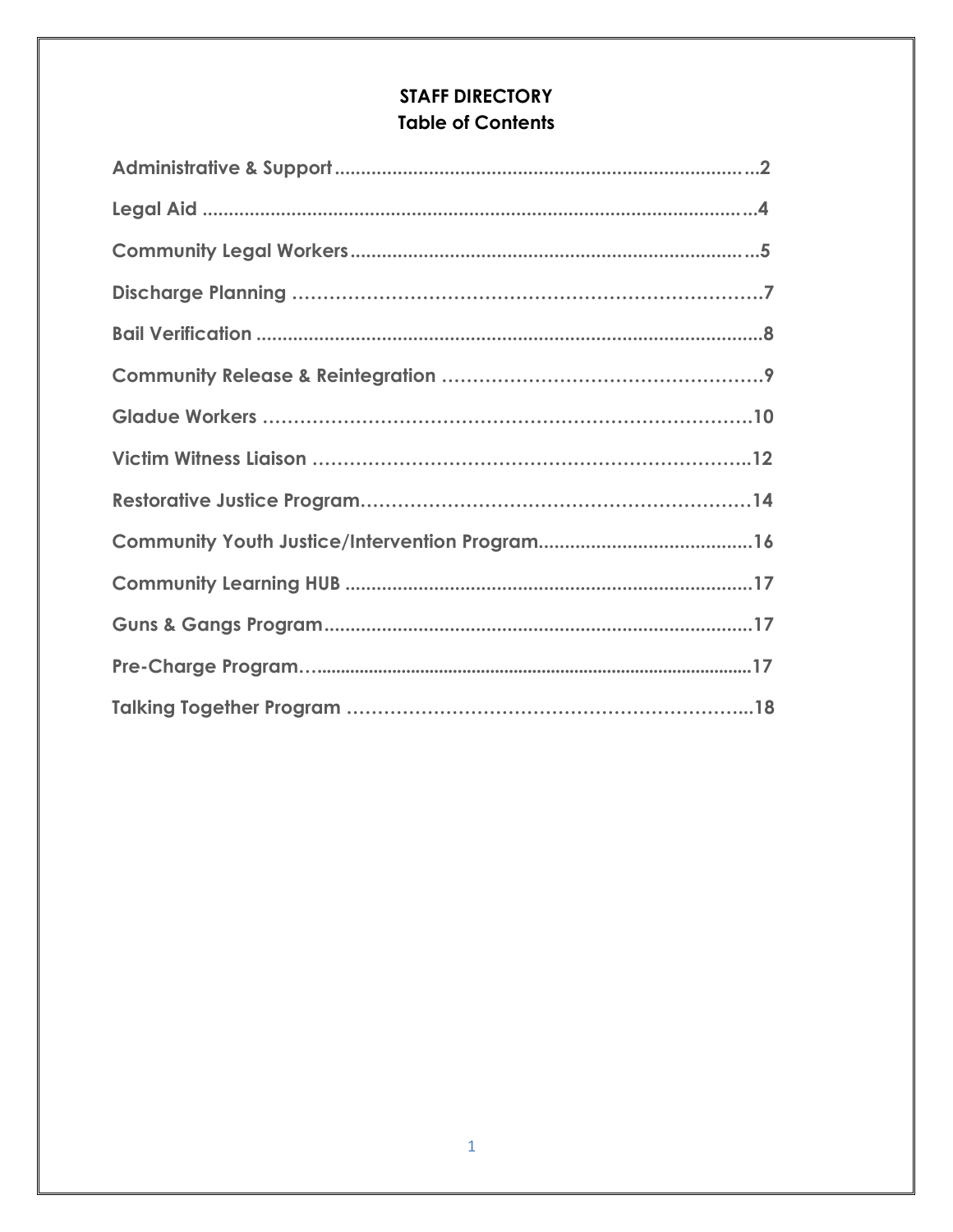# **ADMINISTRATION & SUPPORT**

| <b>Irene Linklater, Executive Director</b><br>1805 Arthur Street East, Unit 100<br>Thunder Bay, ON P7E 2R6       | Tel: (807) 622-1413 ext. 7075<br>Direct: (807) 766-7075<br>Cell: (807) 630-3757<br>Toll Free: 1-800-465-5581<br>Fax: (807) 622-3024<br>Email: <i>ilinklater@nanlegal.on.ca</i> |
|------------------------------------------------------------------------------------------------------------------|--------------------------------------------------------------------------------------------------------------------------------------------------------------------------------|
| <b>Correen Kakegamic, Executive Assistant</b><br>1805 Arthur Street East, Unit 100<br>Thunder Bay, ON P7E 2R6    | Tel: (807) 622-1413<br>Cell: (807) 631-2736<br>Toll Free: 1-800-465-5581<br>Fax: (807) 622-3024<br>Email: ckakegamic@nanlegal.on.ca                                            |
| <b>Tara Thompson, Financial Controller</b><br>138 B, Mission Road<br>Fort William First Nation, ON P7J1K6        | Tel: (807) 474-4377<br>Cell: (807) 631-3497<br>Email: tthompson@nanlegal.on.ca                                                                                                 |
| <b>Joanne Cheechoo, Finance Coordinator</b><br>138 B, Mission Road<br>Fort William First Nation, ON P7J1K6       | Direct: (807) 766-7087<br>Cell: (807) 630-0580<br>Email: jcheechoo@nanlegal.on.ca                                                                                              |
| <b>Vacant, Finance Assistant 138 B,</b><br>Mission Road<br>Fort William First Nation, ON P7J1K6                  | Cell:<br>Email:                                                                                                                                                                |
| <b>Vacant, Travel Claims Officer 1805</b><br>Arthur Street East, Unit 100 Thunder Bay,<br>ON P7E 2R6             | Tel:<br>Cell:<br>Toll-free:<br>Email:                                                                                                                                          |
| <b>Colette Shwetz, Human Resources Manager</b><br>1805 Arthur Street East, Unit 100<br>Thunder Bay, ON P7E 2R6   | Tel: (807) 622-1413<br>Cell: (807) 633-8158<br>Toll Free: 1-800-465-5581<br>Fax: (807) 622-3024<br>Email: cshwetz@nanlegal.on.ca                                               |
| <b>Cameron Cassidy, Human Resource Assistant</b><br>1805 Arthur Street East, Unit 100<br>Thunder Bay, ON P7E 2R6 | Tel: (807) 622-1413 ext.<br>Cell: (807) 629-3751<br>Toll Free: 1-800-465-5581<br>Fax: (807) 622-3024<br>Email: ccassidy@nanlegal.on.ca                                         |
| <b>Rhain Mainville, Custodian</b><br>1805 Arthur Street East, Unit 100<br>Thunder Bay, ON P7E 2R6                | Tel: (807) 622-1413<br>Cell: (807) 631-7470<br>Fax: (807) 622-3024<br>Email: mainville@nanlegal.on.ca                                                                          |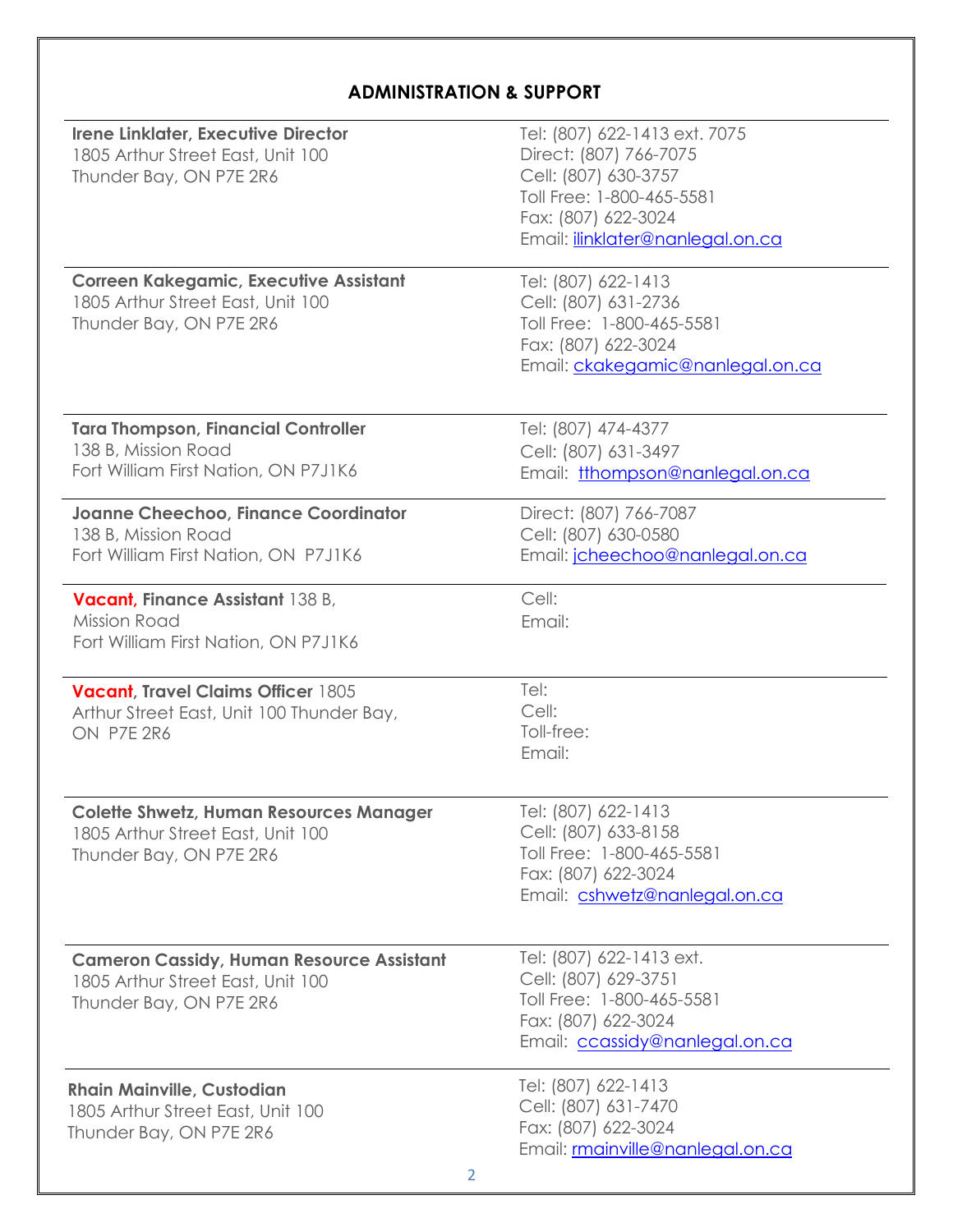**Sheba Fox, Receptionist** 101 N Syndicate Ave, Thunder Bay, ON P7C 3V4

**Sylvia Sakanee, LA Assistant I/ Causal Receptionist**  101 N Syndicate Ave, Thunder Bay, ON P7C 3V4

Tel: (807) 622-1413 Toll Free: 1-800-465-5581 Fax: (807) 622-3024 Email: [sfox@nanlegal.on.ca](mailto:sfox@nanlegal.on.ca)

Phone: (807) 622-1413 Cell: Email: ssakanee@nanlegal.on.ca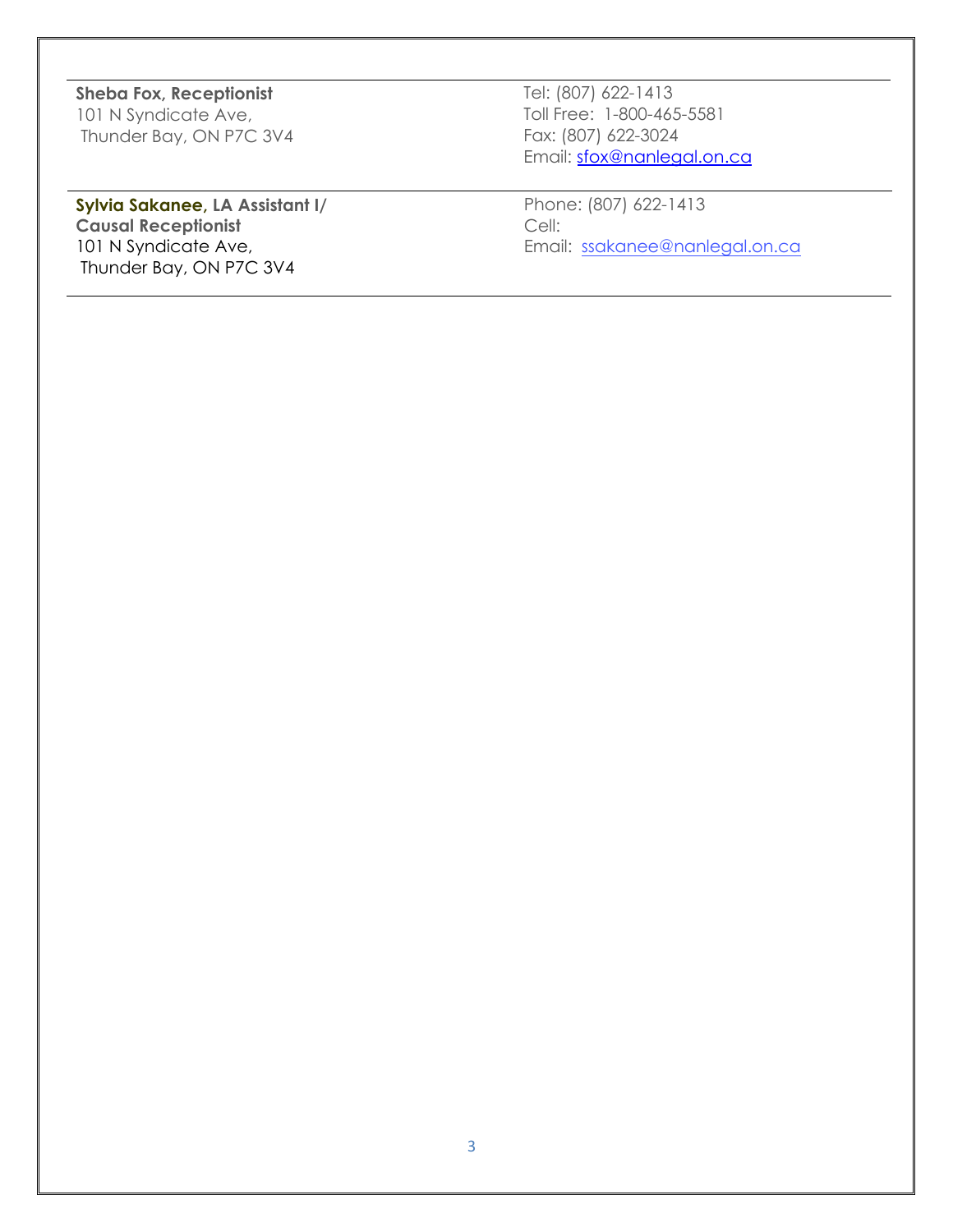# **LEGAL AID PROGRAM (LA)**

# **Don Rusnak, Manager of Legal Services**

1805 Arthur Street East, Unit 100 Thunder Bay, ON P7E 2R6

Toll Free: 1-800-465-5581 Tel: (807) 622-1413 ext. 7076 Cell: (807) 631-3925 Fax: (807) 344-6904 Email: drusnak@nanlegal.on.ca

# **Heather Baillie, LA Coordinator**

1805 Arthur Street East, Unit 100 Thunder Bay, ON P7E 2R6

Toll Free: 1-800-465-5581 Tel: (807) 622-1413 ext. 7071 Cell: (807) 627-0862 Fax:(807) 344-6904 Email: [hbaillie@nanlegal.o](mailto:bailliht@lao.on.ca)n.ca

| <b>Assessment Officers</b>                                                                                 |                                                                                                                                                |  |
|------------------------------------------------------------------------------------------------------------|------------------------------------------------------------------------------------------------------------------------------------------------|--|
| Doreen Stone, Senior LA Assessment Officer<br>1805 Arthur Street East, Unit 100<br>Thunder Bay, ON P7E 2R6 | Toll Free: 1-800-465-5581<br>Tel: (807) 622-1413 ext. 7070<br>Cell: (807) 632-1001<br>Fax: (807) 344-6904<br>Email: dstone@nanlegal.on.ca      |  |
| Jocelyn Rae, LA Assessment Officer<br>1805 Arthur Street East, Unit 100<br>Thunder Bay, ON P7E 2R6         | Toll Free: 1-800-465-5581<br>Tel: (807) 622-1413 ext. 7082<br>Cell: (807) 620-2261<br>Fax: (807) 344-6904<br>Email: <i>jrae@nanlegal.on.ca</i> |  |
| Mary Kakepetum, LA Assessment Officer<br>1805 Arthur Street East, Unit 100<br>Thunder Bay, ON P7E 2R6      | Toll Free: 1-800-465-5581<br>Tel: (807) 622-1413 ext. 7088<br>Cell: (807) 620-2162<br>Fax: (807) 344-6904<br>Email: mkakepetum@nanlegal.on.ca  |  |
| <b>Public Legal Education Workers (PLE)</b>                                                                |                                                                                                                                                |  |
| <b>Cheryl Suggashie - Public Legal Education</b><br>1805 Arthur Street East.<br>Thunder Bay, ON P7E 2R6    | Toll Free: 1-800-465-5581<br>Tel: (807) 622-1413 ext.<br>Cell: (807) 620-9253<br>Fax: (807) 622-3024<br>Email: csuggashie@nanlegal.on.ca       |  |
| <b>Adam Mack - Public Legal Education</b><br>119 Pine Street South, Suite 210<br>Timmins, ON P4N 2K3       | Toll Free: 1-800-465-5581<br>Tel: (705) 268-1105<br>Fax (705) 268-0012<br>Email: amack@nanlegal.on.ca<br>4                                     |  |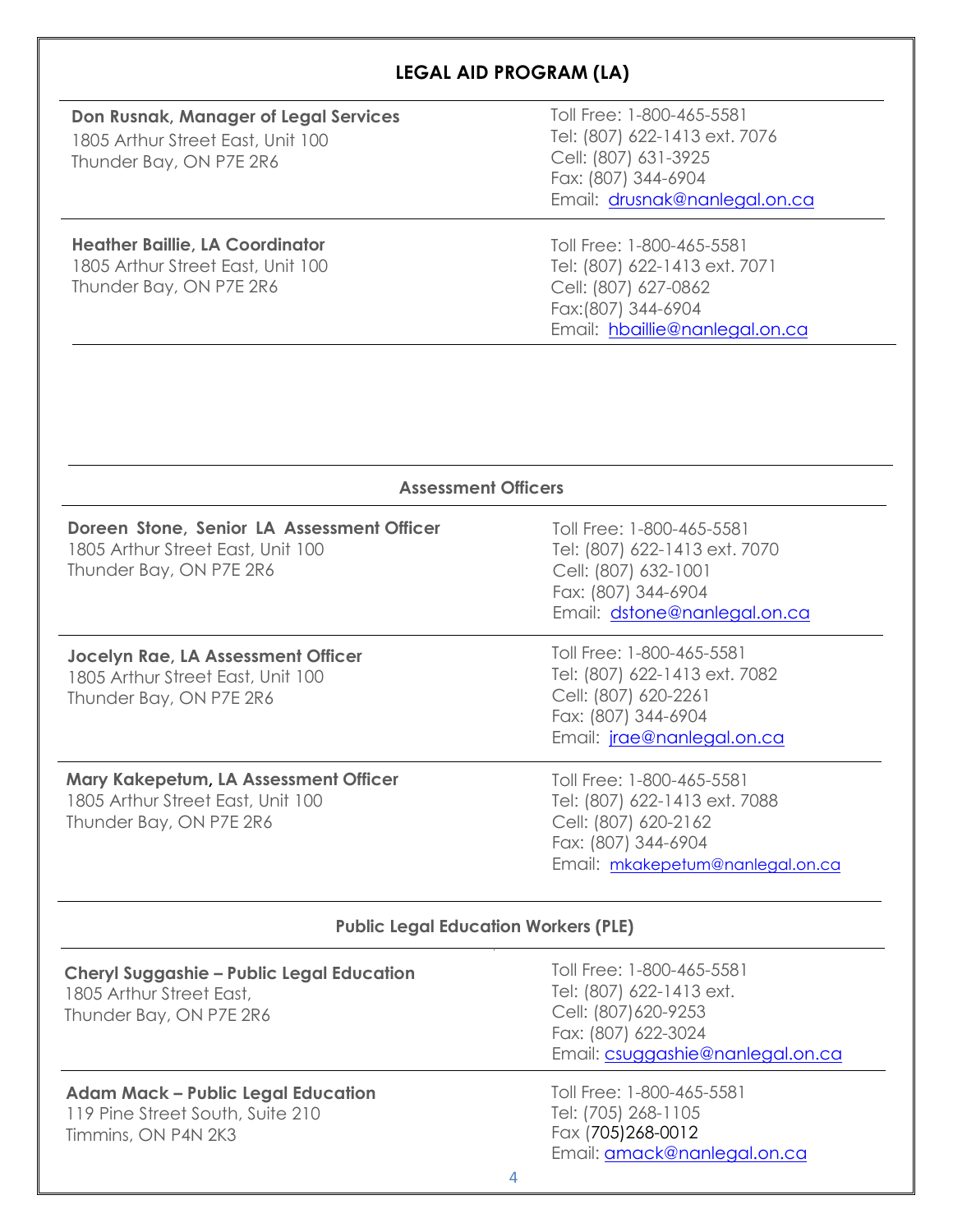#### **Community Legal Workers**

#### **Jacob Mekanak**

1805 Arthur Street East, Unit 100 Thunder Bay, ON P7E 2R6

#### **Serving Communities of:**

*Mishkeegogamang, Bearskin Lake, Cat Lake New Slate Falls, Sachigo Lake, North Caribou Lake (Weagamow)*

#### **Don Sainnawap, CLW**

56 Front Street, Upper Floor Sioux Lookout, ON P8T 1B8

#### **Serving Communities of:**

*Kasabonika, Kingfisher Lake, Wapekeka, Wawakapewin, and Wunnumin Lake*

#### **Evangeline Meekis, CLW**

Sandy Lake, ON P0V 1V0

#### **Serving Communities of:**

*Sandy Lake, Deer Lake, North Spirit Lake, Poplar Hill, Keewaywin, MacDowell Lake*

**Robert Ostamas, CLW** 1805 Arthur Street East, Unit 100 Thunder Bay, ON P7E 2R6

#### **Serving Comminities of:**

*Eabametoong, Webequie, Nibinimak, Ogoki Post, Neskantaga*

#### **Roberta Wesley, CLW**

37 Wawakashoo, P.O. Box 236 Constance Lake, ON P0L 1B0

#### **Serving Communities of:**

*Aroland, Constance Lake, Ginoogaming, Hornepayne, and Long Lake #58*

#### **Lloyd Comber, CLW** 308 2nd St S,

Kenora, ON P9N 1G4

**Serving Communities of:** *Big Trout Lake, Muskrat Dam, Lac Seul*

# **Darlene Suggashie, CLW**

General Delivery Pikangikum, ON P0V 2L0

**Serving Community of:** *Pikangikum*

Toll Free: 1-800-465-5581 Tel: (807) 622-1413 Cell: (807) 630-9503 Fax: (807) 344-6904 Email: [jmekanak@nanlegal.on.ca](mailto:jmekanak@nanlegal.on.ca)

Toll Free: 1-800-465-5581 Tel: (807) 737-5201 Cell: (807) 738-5076 Fax: (807)737-7297 Email: [dsainnawap@nanlegal.on.ca](mailto:dsainnawap@nanlegal.on.ca)

Toll Free: 1-800-465-5581 Phone: (807) 464-5599 Cell: 807-464-5599 Email: emeekis@nanlegal.on.ca

Toll Free: 1-800-465-5581 Tel: 1-807-622-1413 Cell: 807-632-6339 Fax: 807-344-6904 Email: [rostamas@nanlegal.on.ca](mailto: rostamas@nanlegal.on.ca)

Toll Free: 1-800-465-5581 Tel: (705) 463-1155 Cell: (7[05\) 373-2100](mailto:rwesley@nanlegal.on.ca) Fax: (705) 463-2255 Email: rwesley@nanlegal.on.ca

Toll Free: 1-800-465-5581 Tel: (8[07\) 467-3225](mailto:lcomber@nanlegal.on.ca)  Cell: (807) 464-3065 Fax: (807) 467-2761 Email: [lcomber@nanlegal.on.ca](mailto:dsuggashie@nanlegal.on.ca)

Toll Free: 1-800-465-5581 Cell: (807) 620-5441 Email: dsuggashie@nanlegal.on.ca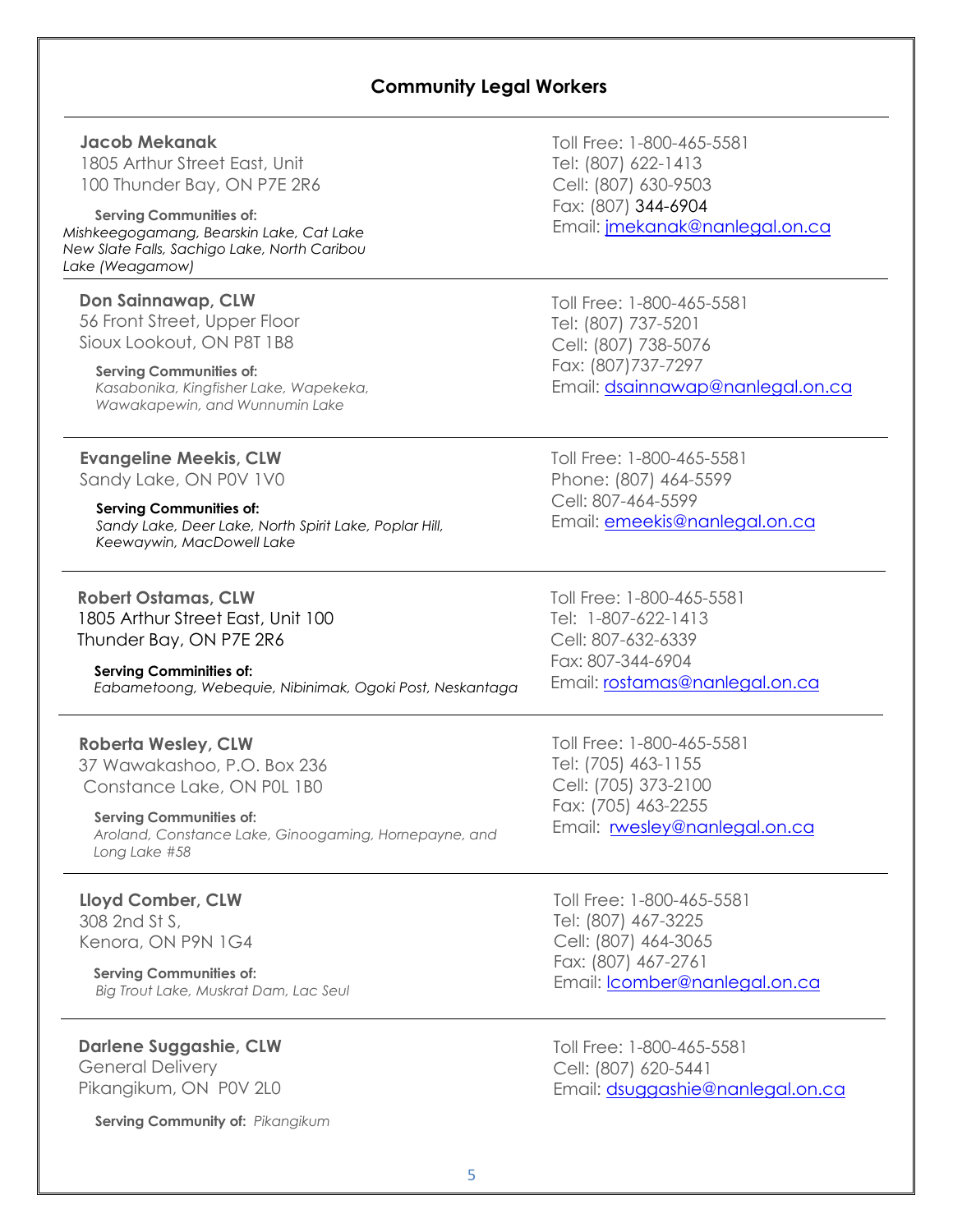#### **Madelaine Kioke, CLW**

119 Pine Street South – Suite 210 Timmins, ON P4N 2K3

#### **Serving Communities of:**

*Beaverhouse, Brunswick House, Chapleau Ojibway, Chapleau Cree, Matachewan, Mattagami*

#### **Jackie Edwards, CLW**

119 Pine Street South – Suite 210 Timmins, ON P4N 2K3

**Serving Communities of:** *Tagmou, Cochrane, Moose Factory, Moosonee, Takway, Wahgoshig*

#### **Stella Kiokee-Koostachin, CLW**

P.O. Box 152 Attawapiskat, ON P0L 1A0

#### **Serving Communities of:**

*Attawapiskat, Fort Albany, Kashechewan and Peawanuck*

Toll Free: 1-800-465-5581 Tel: (705) 268-5544 / Ext 203 Cell: (705) 221-1113 Fax: (705) 268-0012 Email: mkioke@nanlegal.on.ca

Toll Free: 1-800-465-5581 Tel: (705) 268-5544 / Ext 204 Cell: (705)221-1112 Fax: (705)268-0012 Email: [jedwards@nanlegal.on.ca](mailto:jedwards@nanlegal.on.ca)

Toll Free: 1-877-331-0144 Tel: (705) 997-1285 Fax: (705) 997-7234 Email: [skoostachin@nanlegal.on.ca](mailto:skoostachin@nanlegal.on.ca)

#### **Staff Lawyers**

**Megan Wood, Staff Lawyer,**  *Thunder Bay Office*  101 N Syndicate Ave, Thunder Bay, ON P7C 3V4

#### **Sarah Munsch, Staff Lawyer,**

*Thunder Bay Office*  1805 Arthur Street East, Unit 100 Thunder Bay, ON P7E 2R6

#### **VACANT, Staff Lawyer,**

*Thunder Bay Office*  1805 Arthur Street East, Unit 100 Thunder Bay, ON P7E 2R6

Cell: (807)627-8083 Office: (807) 622-1413 Toll Free: 1-800-465-5581 Email: [mwood@nanlegal.on.ca](mailto:csuggashie@nanlegal.on.ca)

Cell: (807)632-6304 Office: (807) 622-1413 Toll Free: 1-800-465-5581 Email: smunsch@nanlegal.on.ca

Cell: Office: [\(807\) 622-1413](mailto:ahiller@nanlegal.on.ca)  Toll Free: 1-800-465-5581 Email:

#### **Advice Lawyer**

#### **Advice Lawyer, Thunder Bay Office**  1101 N Syndicate Ave, Thunder Bay, ON P7C 3V4

Monday, Wednesday & Friday **1:00pm – 5:00pm** (EST)

Tel: (807) 622-1413 Toll Free: 1-800-465-5581 Email: advicelawyer@nanlegal.on.ca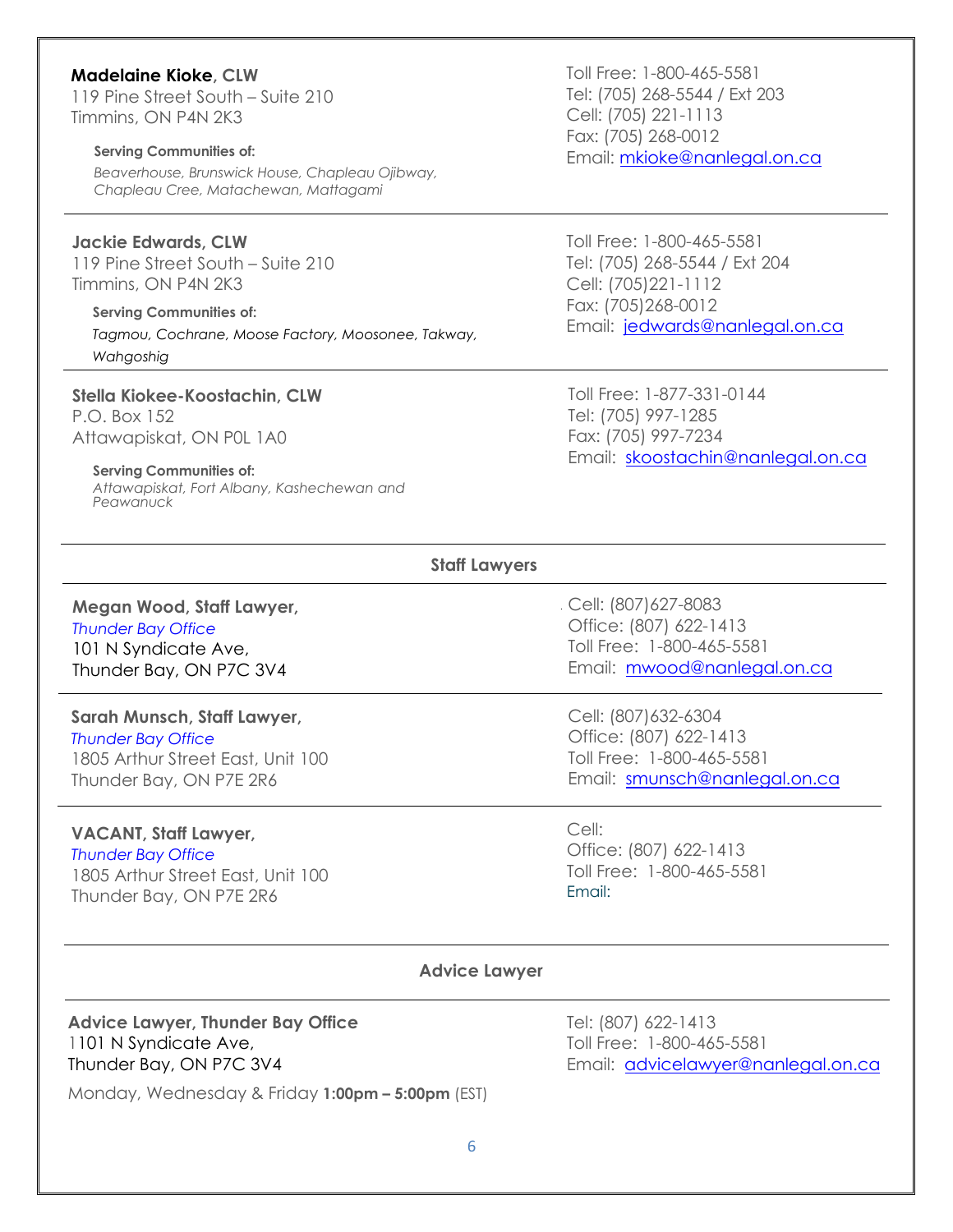# **DISCHARGE PLANNING PROGRAM**

| <b>Holly Sitch, Discharge Planning Coordinator</b><br>1805 Arthur Street East Unit 100<br>Thunder Bay, ON P7E 2R6       | Tel: (807) 622-1413 ext. 7107<br>Direct: (807) 346-1107<br>Cell: (807) 627-7698<br>Toll-free: 1-800-465-5581<br>Email: hsitch@nanlegal.on.ca |
|-------------------------------------------------------------------------------------------------------------------------|----------------------------------------------------------------------------------------------------------------------------------------------|
| Karen Honan, Discharge Planning Worker (TBAY)<br>1805 Arthur Street East Unit 100<br>Thunder Bay, ON P7E 2R6            | Phone: (807) 622-1413<br>Toll Free: 1-800-465-5581<br>Fax: (807) 622-3204<br>Cell: (807) 630-6244<br>Email: khonan@nanlegal.on.ca            |
| Lenard Comber, Discharge Planning Worker<br>(Sioux Lookout)<br>37 Front Street, P0 Box 546<br>Sioux Lookout, ON P8T 1A3 | Tel: (807) 737-2786<br>Cell: (807) 632-0316<br>Fax: (807) 737-4847<br>Email: lecomber@nanlegal.on.ca                                         |
| <b>Bonnie MacDonald, Discharge Planning Worker</b><br>119 Pine Street South, Suite 210<br>Timmins, ON<br><b>P4N 2K3</b> | Tel: (705) 268-1105<br>Fax: (705)268-0012<br>Cell: (705) 221-8888<br>Email: bmacdonald@nanlegal.on.ca                                        |
| <b>Vacant, Discharge Planning Driver</b><br>119 Pine Street South, Suite 210<br>Timmins, ON<br><b>P4N 2K3</b>           | Cell:<br>Email:                                                                                                                              |
| <b>Walter Slipperjack, Discharge Planning Driver</b><br>1805 Arthur Street East Unit 100<br>Thunder Bay, ON P7E 2R6     | Tel: (807) 622-1413<br>Cell: (807) 252-8136<br>Email: wslipperjack@nanlegal.on.ca                                                            |
| <b>Billy Bray, Discharge Planning Driver</b><br>Suite 14 - 308 2nd Street South<br>Kenora, ON<br><b>P9N 1G4</b>         | Tel: (807) 622-1413<br>Cell: (807) 464-3124<br>Email: bbray@nanlegal.on.ca                                                                   |
| <b>Vacant, Discharge Planning Driver</b><br>Suite 14 - 308 2nd Street South<br>Kenora, ON<br><b>P9N 1G4</b>             | Cell:<br>Email:                                                                                                                              |
| <b>Rod Honan-Bouchard, Relief Discharge Driver</b><br>Thunder Bay, ON                                                   | Tel: (807) 622-1413<br>Cell: (705) 221-1111<br>Email: rhbouchard@nanlegal.on.ca                                                              |
| <b>Tony Bouchard, Relief Discharge Driver</b><br>Thunder Bay, ON                                                        | Tel: (807) 622-1413<br>Cell: (705) 221-1111<br>Email: tbouchard@nanlegal.on.ca                                                               |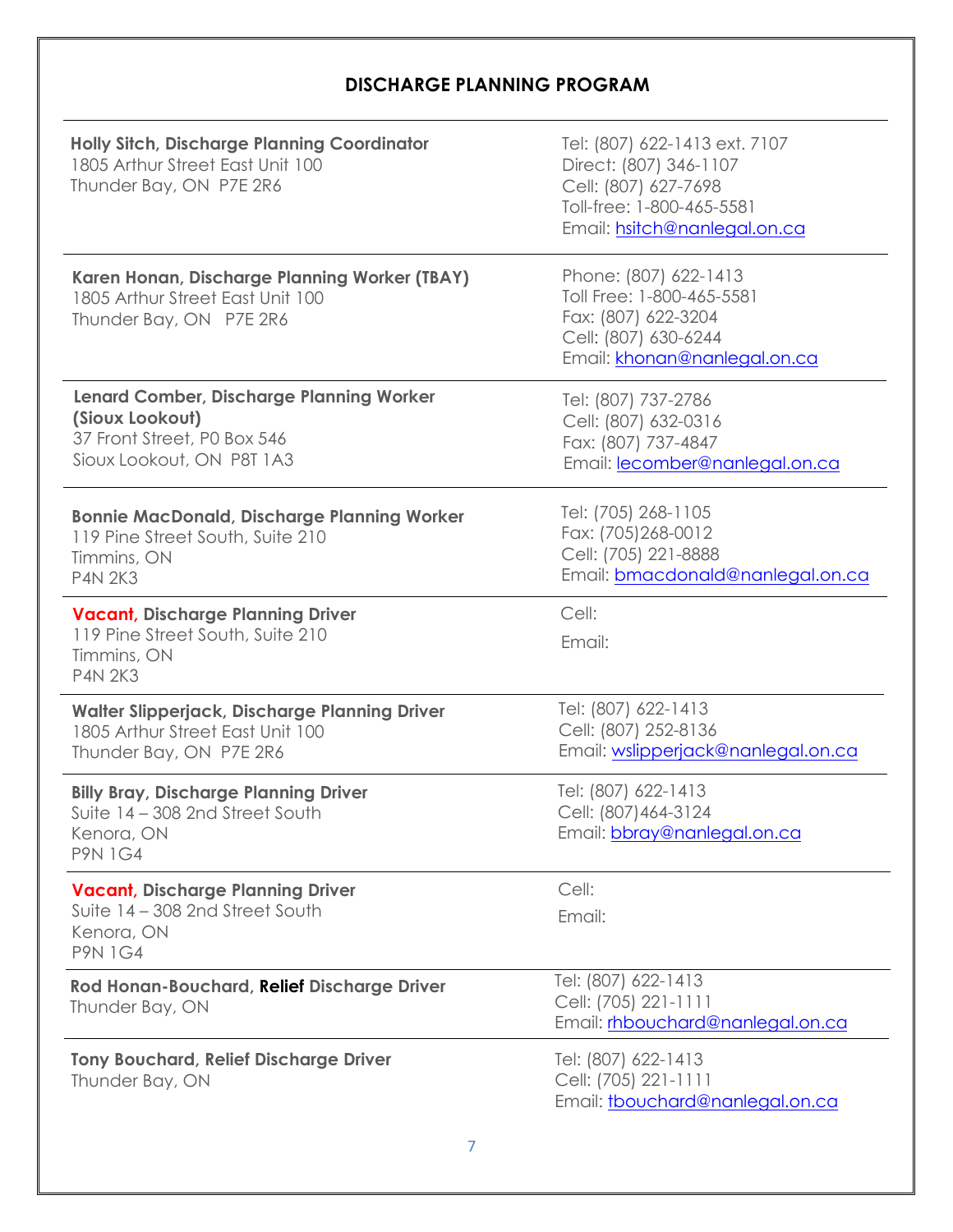# **BAIL VERIFICATION PROGRAM**

| <b>Catherine Gull, Indigenous Bail Worker</b>                                                         | Tel: (705) 268-1105                                                                               |
|-------------------------------------------------------------------------------------------------------|---------------------------------------------------------------------------------------------------|
| (covering for Bail/CRR program)                                                                       | Cell: (705) 288-4902                                                                              |
| 119 Pine Street South, Suite 210                                                                      | Fax (705) 268-0012                                                                                |
| Timmins, ON P4N 2K3                                                                                   | Email: cgull@nanlegal.on.ca                                                                       |
| <b>Rhyan James, Indigenous Bail Worker</b><br>119 Pine Street South, Suite 210<br>Timmins, ON P4N 2K3 | Tel: (705) 268-1105<br>Cell: (705) 288-7800<br>Fax (705) 268-0012<br>Email: riames@nanlegal.on.ca |
| <b>Vacant, Indigenous Bail Worker</b>                                                                 | Tel: (705) 268-1105                                                                               |
| (covering for Amanda Ratte during leave)                                                              | Cell:                                                                                             |
| 119 Pine Street South, Suite 210                                                                      | Fax (705)268-0012                                                                                 |
| Timmins, ON P4N 2K3                                                                                   | Email:                                                                                            |
| Amanda Ratte, Indigenous Bail Worker                                                                  | Tel: (705) 268-1105                                                                               |
| (on Leave)                                                                                            | Cell:                                                                                             |
| 119 Pine Street South, Suite 210                                                                      | Fax (705)268-0012                                                                                 |
| Timmins, ON P4N 2K3                                                                                   | Email: aratte@nanlegal.on.ca                                                                      |
| Vacant, Indigenous Bail Worker<br>Sioux Lookout, ON                                                   | Cell:<br>Fax:<br>Email:                                                                           |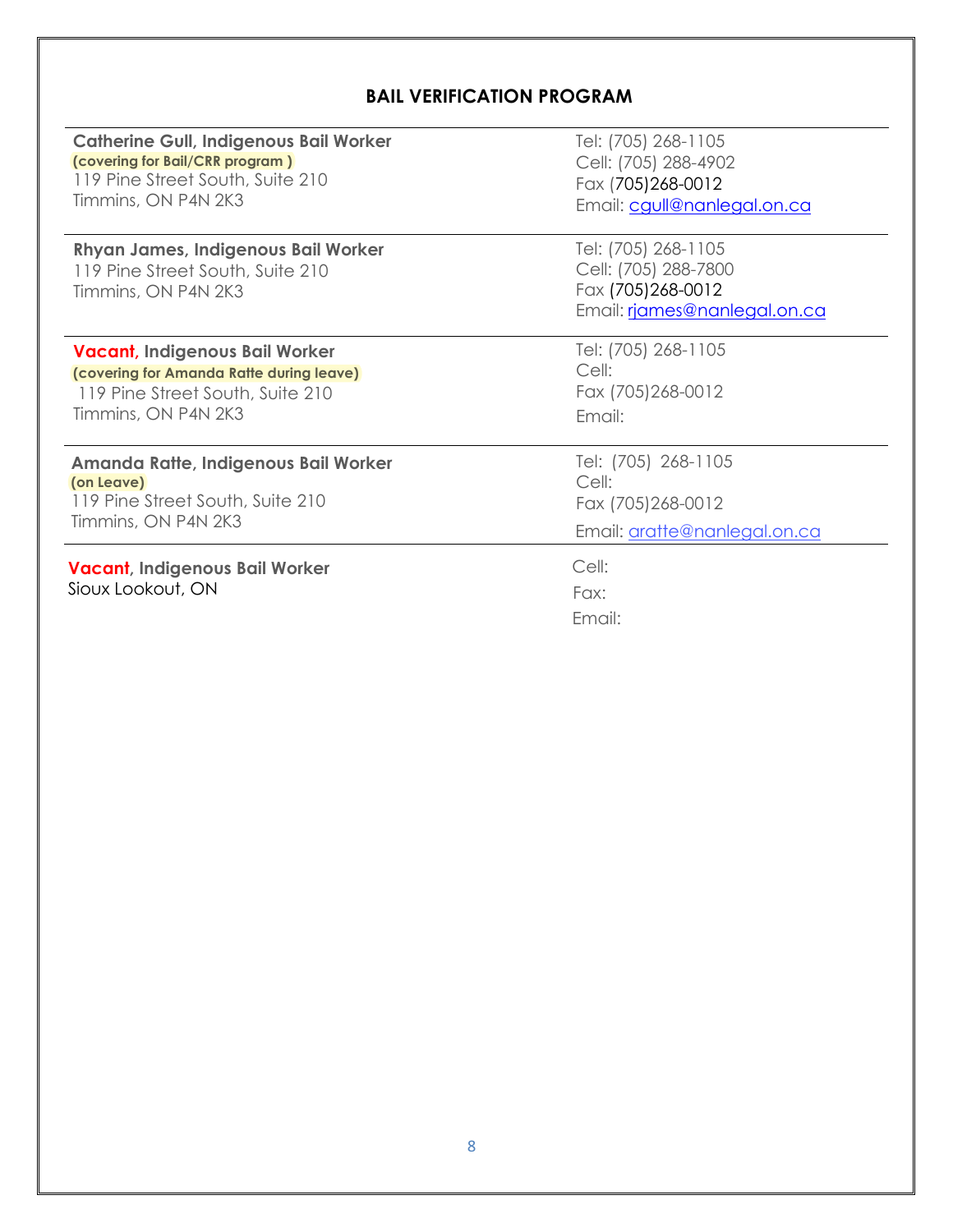# **COMMUNITY RELEASE AND REINTEGRATION PROGRAM (CRRP)**

| (On Leave - Contact Catherine Gull)<br>119 Pine Street South, Suite 210<br>Timmins, ON P4N 2K3<br><b>Charles Benson, Release &amp; Reintegration Worker</b><br>PO Box 8<br>Weagamow, ON P0V 2Y0<br><b>Angus Miles, Release &amp; Reintegration Worker</b><br><b>General Delivery</b> | Cell: (705) 288-9700<br>Fax (705) 268-5682<br>Email: ocristea@nanlegal.on.ca<br>Tel: (807) 469-7571<br>Cell: (807) 632-8673<br>Fax: (807) 469-1315<br>Email: cbenson@nanlegal.on.ca |
|--------------------------------------------------------------------------------------------------------------------------------------------------------------------------------------------------------------------------------------------------------------------------------------|-------------------------------------------------------------------------------------------------------------------------------------------------------------------------------------|
|                                                                                                                                                                                                                                                                                      |                                                                                                                                                                                     |
|                                                                                                                                                                                                                                                                                      |                                                                                                                                                                                     |
|                                                                                                                                                                                                                                                                                      |                                                                                                                                                                                     |
|                                                                                                                                                                                                                                                                                      |                                                                                                                                                                                     |
|                                                                                                                                                                                                                                                                                      |                                                                                                                                                                                     |
|                                                                                                                                                                                                                                                                                      |                                                                                                                                                                                     |
|                                                                                                                                                                                                                                                                                      |                                                                                                                                                                                     |
|                                                                                                                                                                                                                                                                                      | Cell: (807) 212-5948                                                                                                                                                                |
|                                                                                                                                                                                                                                                                                      | Email: amiles@nanlegal.on.ca                                                                                                                                                        |
| Fort Severn, ON P0V 1W0                                                                                                                                                                                                                                                              |                                                                                                                                                                                     |
| Jean Rabbit-Waboose, Release & Reintegration Worker                                                                                                                                                                                                                                  | Tel: (807) 242–7221 ext. 217                                                                                                                                                        |
| 139 Main Street, Box 298                                                                                                                                                                                                                                                             | Tel: (807) 242-7320                                                                                                                                                                 |
| Eabamet Lake, ON P0T 1L0                                                                                                                                                                                                                                                             | Cell: (807) 631-5542                                                                                                                                                                |
|                                                                                                                                                                                                                                                                                      | Email: jrabbitwaboose@nanlegal.on.ca                                                                                                                                                |
| <b>David Sutherland, Release &amp; Reintegration Worker</b>                                                                                                                                                                                                                          | Tel: (705) 278-5049                                                                                                                                                                 |
| 7 Airport Road                                                                                                                                                                                                                                                                       | Fax: (705) 278-5127                                                                                                                                                                 |
| Fort Albany, ON POL 1H0                                                                                                                                                                                                                                                              | Email: dsutherland@nanlegal.on.ca                                                                                                                                                   |
| <b>Vacant, Release &amp; Reintegration Worker</b>                                                                                                                                                                                                                                    | Tel:                                                                                                                                                                                |
| c/o Sandy Lake Band Office                                                                                                                                                                                                                                                           | Fax:                                                                                                                                                                                |
| Sandy Lake, ON P0V 1V0                                                                                                                                                                                                                                                               |                                                                                                                                                                                     |
|                                                                                                                                                                                                                                                                                      | Tel: (807) 535-9252                                                                                                                                                                 |
| <b>PO Box 124</b>                                                                                                                                                                                                                                                                    | Cell: (807) 738-5805                                                                                                                                                                |
| Kasabonika Lake, ON P0V 1Y0                                                                                                                                                                                                                                                          | Fax: (807) 535-9252                                                                                                                                                                 |
|                                                                                                                                                                                                                                                                                      | Email: kmckay@nanlegal.on.ca                                                                                                                                                        |
|                                                                                                                                                                                                                                                                                      |                                                                                                                                                                                     |
|                                                                                                                                                                                                                                                                                      |                                                                                                                                                                                     |
| <b>Brianna Owen, Release &amp; Reintegration Worker</b>                                                                                                                                                                                                                              | Cell: (807) 728-3881                                                                                                                                                                |
| <b>General Delivery</b>                                                                                                                                                                                                                                                              | Email: bowen@nanlegal.on.ca                                                                                                                                                         |
| Pikangikum, ON<br><b>POV 2LO</b>                                                                                                                                                                                                                                                     |                                                                                                                                                                                     |
|                                                                                                                                                                                                                                                                                      |                                                                                                                                                                                     |
| <b>Morningstar Quill, Release &amp; Reintegration Worker</b>                                                                                                                                                                                                                         | Cell: (807) 633-7709                                                                                                                                                                |
| <b>General Delivery</b>                                                                                                                                                                                                                                                              | Fax: (807) 535-9252                                                                                                                                                                 |
| Pikangikum, ON P0V 2L0                                                                                                                                                                                                                                                               | Email: msquill@nanlegal.on.ca                                                                                                                                                       |
| <b>Christina Edwards, Release &amp; Reintegration Worker</b>                                                                                                                                                                                                                         | Cell: (807) 214-6133                                                                                                                                                                |
| General Delivery,                                                                                                                                                                                                                                                                    | Email: cedwards@nanlegal.on.ca                                                                                                                                                      |
| Attawapiskat, ON<br><b>POL 1A0</b>                                                                                                                                                                                                                                                   |                                                                                                                                                                                     |
| Keith McKay, Release & Reintegration Worker                                                                                                                                                                                                                                          | Email:                                                                                                                                                                              |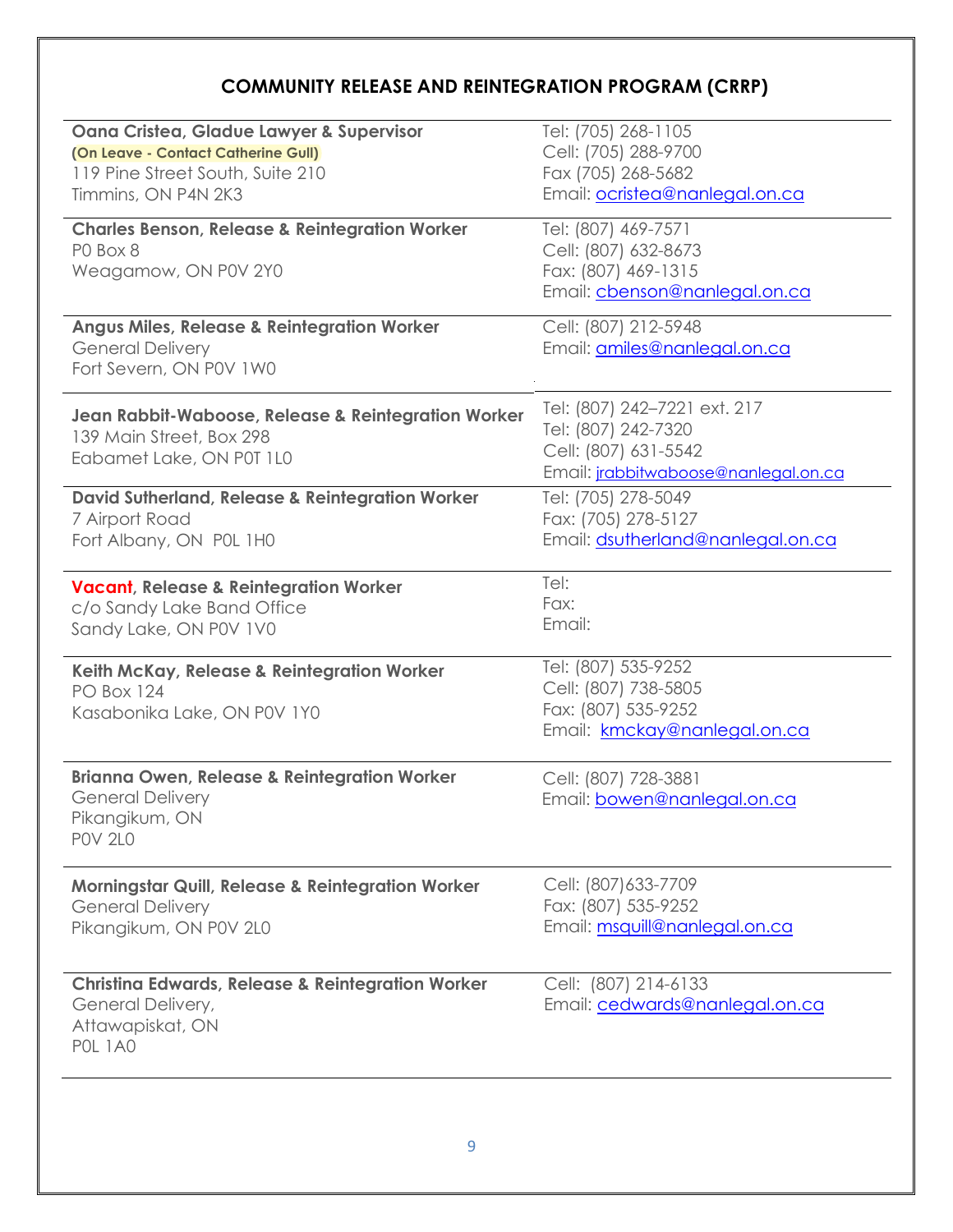# **GLADUE PROGRAM**

|                                   | <b>George Edwards, Gladue Manager</b> |
|-----------------------------------|---------------------------------------|
| 1805 Arthur Street East, Unit 100 |                                       |

Thunder Bay, ON P7E 2R6

Tel: (807) 622-1413 ext. 7625 Cell: (807) 629-4213 Fax: (807) 622-1774 Email: [gedwards@nanlegal.on.ca](mailto:gedwards@nanlegal.on.ca)

#### **Gladue Writers**

**Vacant, Gladue Writer**  1805 Arthur Street East, Unit 100 Thunder Bay, ON P7E 2R6

# **Rutanya Iserhoff, Gladue Writer**

119 Pine Street South – Suite 210 Timmins, ON P4N 2K3

#### **Leslie King(Red Lake) Gladue Writer** Suite 14 – 308 2nd Street South Kenora, ON P9N 1G4

# **Jennifer Stienke, Gladue Writer**

1805 Arthur Street East, Unit 100 Thunder Bay, ON P7E 2R6

#### **Bryan Phelan, Gladue Writer**

Suite 14 – 308 2nd Street South Kenora, ON P9N 1G4

#### **Lenny Carpenter, Gladue Writer**

119 Pine Street South – Suite 210 Timmins, ON P4N 2K3

Tel: (705) 268-1105 Fax: (705) 268-5682 Email: [riserhoff@nanlegal.on.ca](mailto:dmagiskan@nanlegal.on.ca)

Tel: (807) 622-1413

Fax: (807) 622-3024

Cell: (807)

Email:

Cell: (807) 728-1621 Email: lking@nanlegal.on.ca

Tel: (807) 622-1413 ext. Fax: (807) 622-1774 Email: [jstienke@nanlegal.on.c](mailto:thall@nanlegal.on.ca)a

Tel: (807) 467-8246 Cell: (807)737-5206 Fax: (807) 467-3273 Email: [bphelan@nanlegal.on.ca](mailto:bphelan@nanlegal.on.ca)

Tel: (705) 268-1105 Cell: (705) 363-6559 Fax: (7[05\)268-0012](mailto:ralbany@nanlegal.on.ca) Email: lcarpenter@nanlegal.on.ca

#### **Gladue Case Workers**

| Terri Zoccole, Gladue Case Worker/Gladue Admin<br>1805 Arthur Street East, Unit 100<br>Thunder Bay, ON P7E 2R6  | Tel: (807) 622-1413 ext. 7746<br>Cell: (807) 629-7031<br>Fax: (807) 622-1774<br>Email: tzoccole@nanlegal.on.ca |
|-----------------------------------------------------------------------------------------------------------------|----------------------------------------------------------------------------------------------------------------|
| <b>Robert Albany, Gladue Case Worker</b><br>Suite $14 - 308$ 2 <sup>nd</sup> Street South<br>Kenora, ON P9N 1G4 | Tel: (807) 467-8246<br>Cell: (807) 464-0200<br>Email: balbany@nanlegal.on.ca<br>10                             |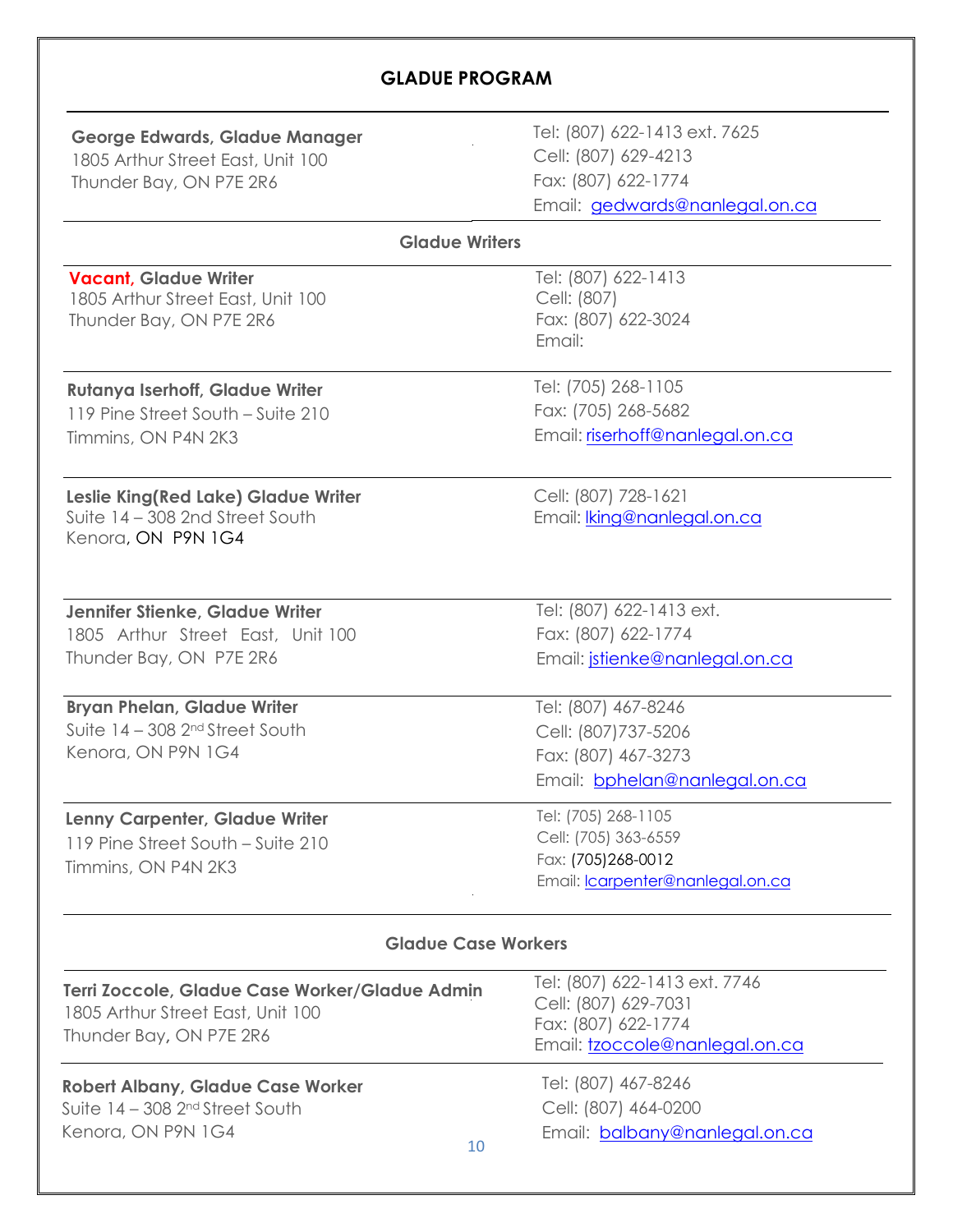**Diana Pine, Gladue Case Worker** PO Box 846, Unit 1-23 Hwy 105 Red Lake, ON P0V 2M0

#### **Ann Hamilton, Gladue Case Worker**

1805 Arthur Street East, Unit 100 Thunder Bay**,** ON P7E 2R6

#### **Shannon Naveau, Gladue Case Worker**

119 Pine Street South – Suite 210 Timmins**,** ON P4N 2K3

#### **Giles Akiwenzie, Gladue Case Worker**

119 Pine Street South – Suite 210 Timmins, ON P4N 2K3

Cell: (807 )728 3313 Email: dpine@nanlegal.on.ca

Tel: (807) 622-1413 Fax: (807)622-1774 Email: ahamilton@nanlegal.on.ca

Tel: (705) 268-1105 Cell: (705) 288-9007 Fax: (705)268-0012 Email:[snaveau@nanlegal.on.ca](mailto:lcarpenter@nanlegal.on.ca)

Tel: (705) 268-1105 Cell: (705) 288-0841 Fax: (705)268-0012 Email: [gakiwenzie@nanlegal.on.ca](mailto:gakiwenzie@nanlegal.on.ca)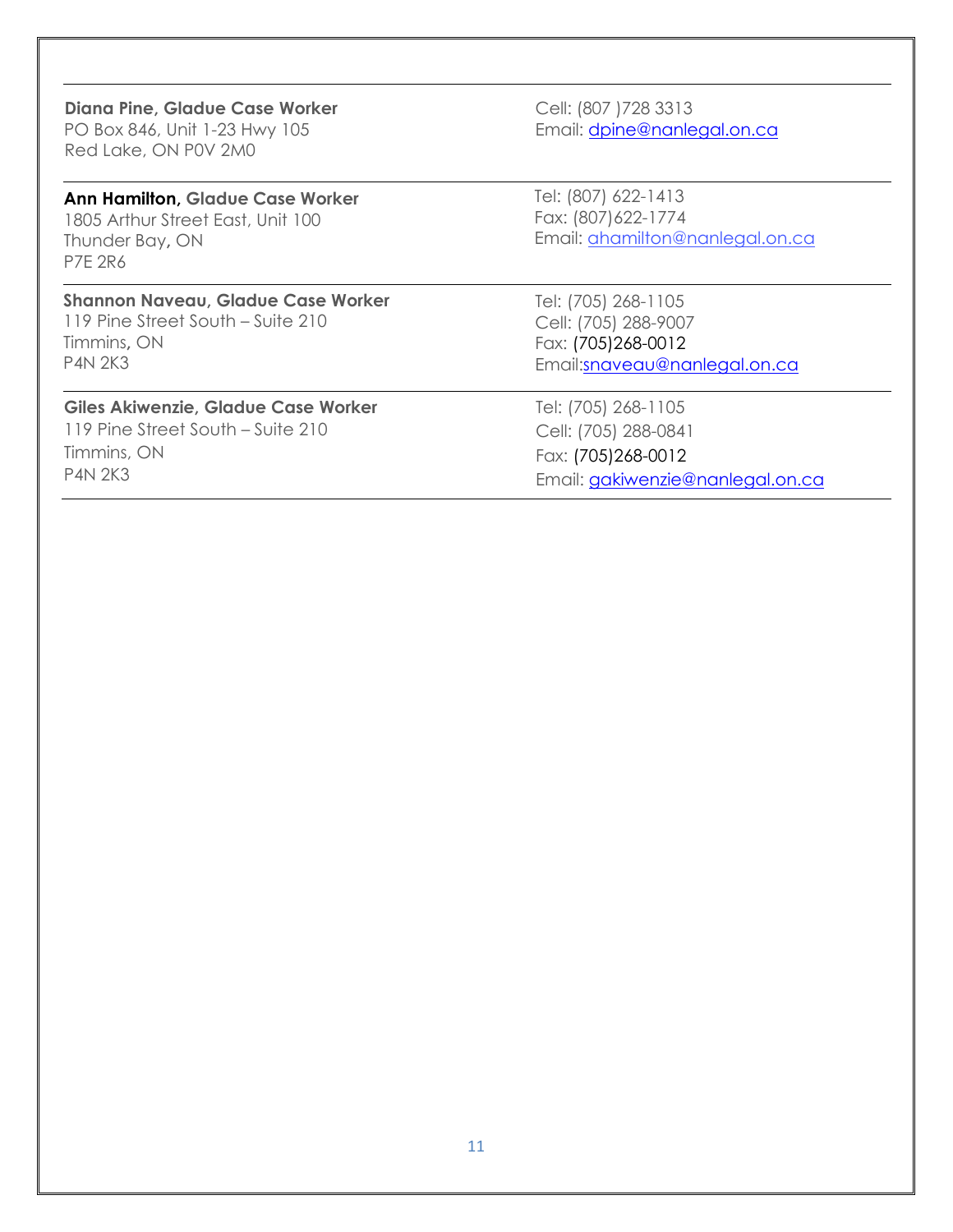## **VICTIM WITNESS PROGRAM (VWP)**

#### **Gillian Schaible, VW Manager**

37 Front Street Sioux Lookout, ON P8T 1A0

#### **Ann Hiller, VW Coordinator**

37 Front Street Sioux Lookout, ON P8T 1A0

#### **Lucie Longpeter, VWL Central**

1805 Arthur Street East, Thunder Bay, ON P7E 2R6

#### **Focus Communities:**

Aroland, Eabametoong, Ginoogaming, Hornepayne, Long Lake #58, Marten Falls, Neskantaga, Nibinamik, and Webequie

# **Cecilia Fiddler, VWL** 1805 Arthur Street East,

Thunder Bay, ON P7E 2R6

#### **Focus Communities:**

Bearskin Lake, Sachigo Lake, Muskrat Dam, Wunnumin Lake, Webequie, Summer Beaver and Whitewater

#### **Wilma Carpenter, VWL West**

37 Front Street, PO Box 546 Sioux Lookout, ON P8T 1A8

#### **Focus Communities:**

Cat Lake, Kasabonika, Kingfisher Lake, KI, Lac Seul, Mishkeeogogamang, Slate Falls, Wapekeka, Weagamow Lake**.**

#### **Catherine Cameron, VWL**

Kenora, ON P9N 1G4

#### **Focus Communities:**

*Deer Lake, Keewaywin, Koochiching, MacDowell Lake, North Spirit Lake, Pikangikum, and Poplar Hill*

# **Karleen Wesley P/T VWL**

Kashechewan, ON

#### **Amber Echum, VWL East** 119 Pine Street South – Suite 210 Timmins, ON P4N 2K3

Tel: (807) 737-8154 Cell: (807) 738-5564 Fax: (807) 738-8804 Email: [gschaible@nanlegal.on.ca](mailto:gschaible@nanlegal.on.ca)

Tel: (807) 737-8154 Cell: (807) 738-2038 Fax: (807) 738-8804 Email: [ahiller@nanlegal.on.ca](mailto:ahiller@nanlegal.on.ca)

Tel: (807) 622-1413 Cell: (807) 357-5700 Toll Free: 1-800-465-5581 Fax: (807) 622-3024 Email: [llongpeter@nanlegal.on.ca](mailto:llongpeter@nanlegal.on.ca)

Tel: (807) 622-1413 Cell: (807) 630-5633 Toll Free: 1-800-465-5581 Fax: (807) 622-3024 Email: [cfiddler@nanlegal.on.ca](mailto:cfiddler@nanlegal.on.ca)

Tel: (807) 737-3219 Cell: (807) [374-1000](mailto:wcarpenter@nanlegal.on.ca) Fax: (807) 738-8804 Email: wcarpenter@nanlegal.on.ca

Cell: (807) 620-2709 Email: ccameron@nanlegal.on.ca

Cell: Email: kwesley@nanlegal.on.ca

Cell: 705-221-7033 Fax: (705) 268-0012 Email: aechum@nanlegal.on.ca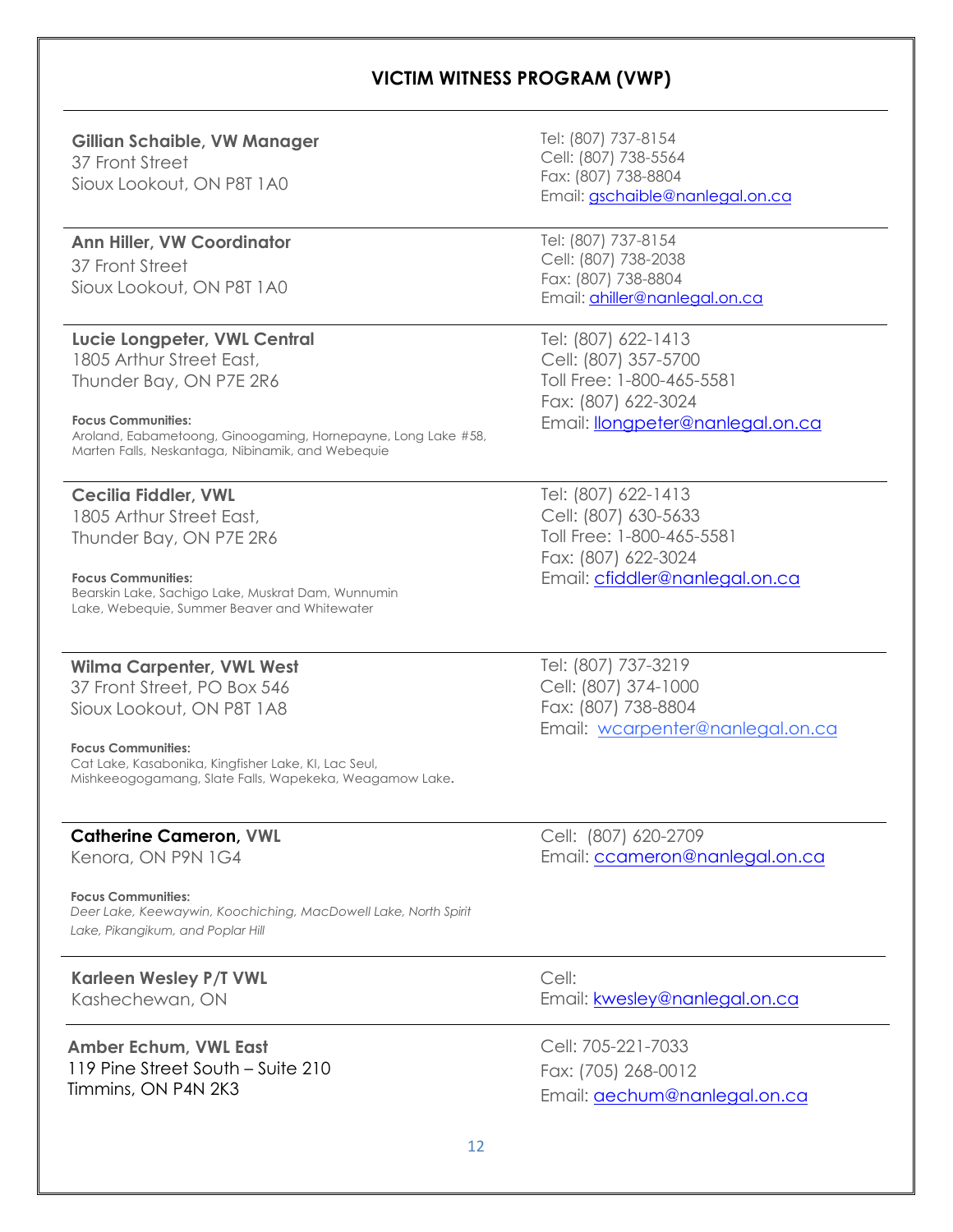#### **VACANT, VWL East**

119 Pine Street South – Suite 210 Timmins, ON P4N 2K3

#### **Focus Communities:**

*Attawapiskat, Brunswick House, Chapleau Cree, Chapleau Ojibway, Flying Post, Mattagami, Missanabie Cree, MoCreebec Council of the Cree Nation, and Moose Cree*

## **Steffany Fiddler, VWL Sandy Lake**

General Delivery Sandy Lake First Nation, ON P0V 1V0 Tel: (705) 268-1105 Cell: Fax: ([705\) 268-0012](mailto:mmohan@nanlegal.on.ca) Email:

Cell: (807) 774-6167 Fax: (807) 774-6285 Email: [sfiddler@nanlegal.on.ca](mailto:sfiddler@nanlegal.on.ca)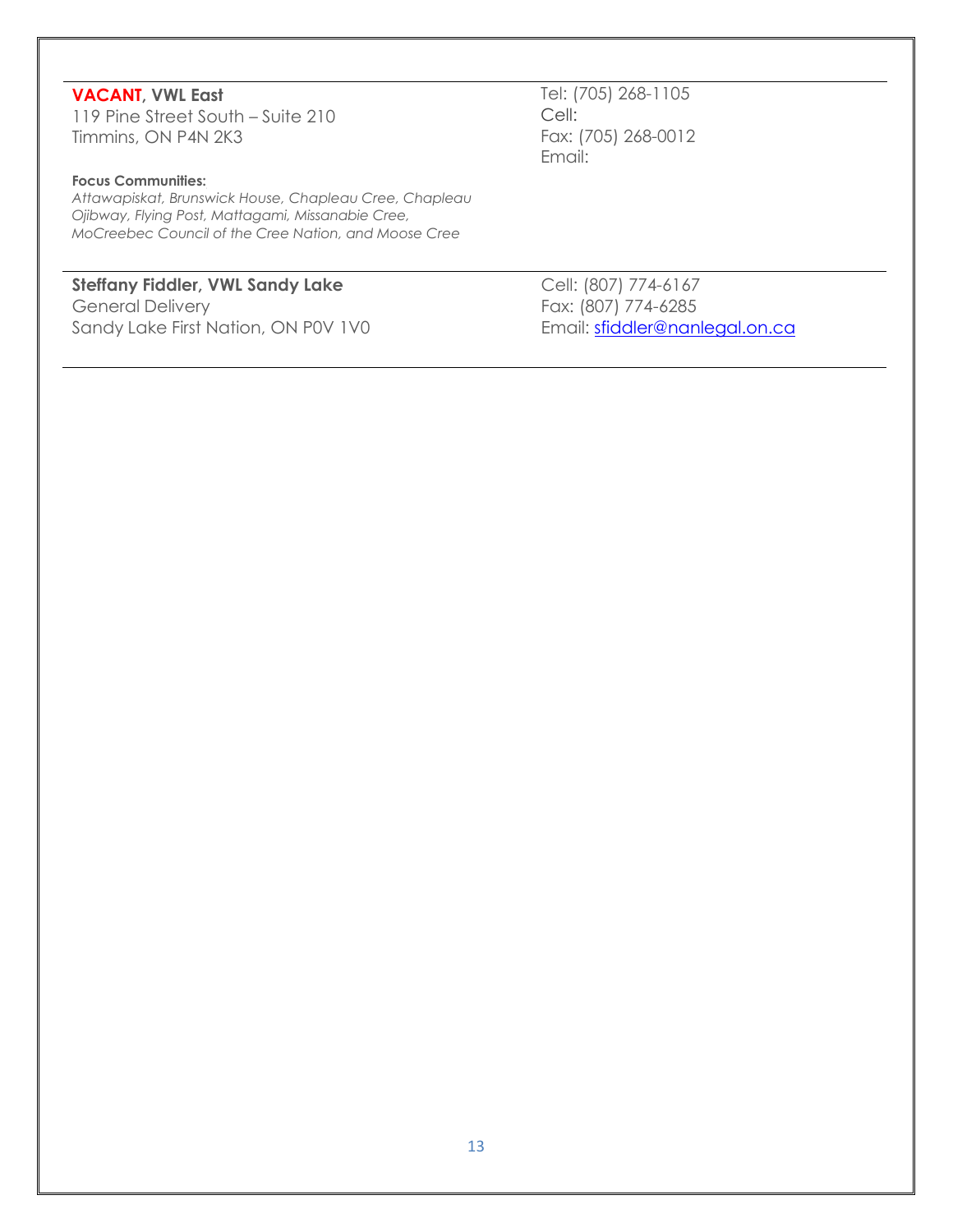# **RESTORATIVE JUSTICE PROGRAM (RJ)**

| <b>Chantelle Johnson, Restorative Justice Manager</b><br>1805 Arthur Street East, Unit 100<br>Thunder Bay, ON<br><b>P7E 2R6</b>                                    | Tel: (807) 622-1413 ext. 7081<br>Cell: (807) 252-3934<br>Toll Free: 1-800-465-5581<br>Fax: (807) 622-3024<br>Email: cjohnson@nanlegal.on.ca |
|--------------------------------------------------------------------------------------------------------------------------------------------------------------------|---------------------------------------------------------------------------------------------------------------------------------------------|
| Natasha Salatino-Mach,<br><b>Restorative Justice Coordinator</b><br>1805 Arthur Street East, Unit 100<br>Thunder Bay, ON P7E 2R6                                   | Tel: (807) 622-1413<br>Cell: (807) 632-7866<br>Toll Free: 1-800-465-5581<br>Fax: (807) 622-3024<br>Email: nsalatino-mach@nanlegal.on.ca     |
| Lauren Differ, Restorative Justice Assistant                                                                                                                       | Tel: (807) 622-1413                                                                                                                         |
| 1805 Arthur Street East, Unit 100                                                                                                                                  | Cell: (807) 629-9576                                                                                                                        |
| Thunder Bay, ON                                                                                                                                                    | Fax: (807) 622-3024                                                                                                                         |
| <b>P7E 2R6</b>                                                                                                                                                     | Email: Idiffer@nanlegal.on.ca                                                                                                               |
| <b>Vernon Morris, Band By-Law</b>                                                                                                                                  | Tel: (807) 737-1796                                                                                                                         |
| Lead 56 Front Street, Upper Floor                                                                                                                                  | Cell: (807) 738-2954                                                                                                                        |
| Sioux Lookout, ON                                                                                                                                                  | Fax: (807) 737-4847                                                                                                                         |
| <b>P8T 1B8</b>                                                                                                                                                     | Email: vmorris@nanlegal.on.ca                                                                                                               |
| Alana Odawa, SA/DV Restorative Worker                                                                                                                              | Tel: (807) 622-1413 ext.                                                                                                                    |
| <b>DV/SA Team Lead</b>                                                                                                                                             | Cell: (807) 631-2857                                                                                                                        |
| 1805 Arthur Street East, Unit 100                                                                                                                                  | Fax: (807) 622-3024                                                                                                                         |
| Thunder Bay, ON P7E 2R6                                                                                                                                            | Email: aodawa@nanlegal.on.ca                                                                                                                |
| <b>Melanie Mohan, Youth SA/DV Worker</b>                                                                                                                           | Tel: (705) 268-1105                                                                                                                         |
| Suite 210 - 119 Pine Street South                                                                                                                                  | Cell: (705) 988-0736                                                                                                                        |
| Timmins, ON                                                                                                                                                        | Fax: (705) 268-0012                                                                                                                         |
| <b>P4N 2K3</b>                                                                                                                                                     | Email: mmohan@nanlegal.on.ca                                                                                                                |
| <b>Ralph Taylor, By-Law Worker</b>                                                                                                                                 | Tel: (807) 622-1413                                                                                                                         |
| 1805 Arthur Street East Unit 100                                                                                                                                   | Cell: (807) 629-3298                                                                                                                        |
| Thunder Bay, ON                                                                                                                                                    | Fax: (807) 622-3024                                                                                                                         |
| <b>P7E 2R6</b>                                                                                                                                                     | Email: rtaylor@nanlegal.on.ca                                                                                                               |
| Jordan Akiwenzie, By-law RJ Worker                                                                                                                                 | Tel: (705) 268-1105                                                                                                                         |
| Suite 210 – 119 Pine Street South                                                                                                                                  | Cell: (705-274-1111                                                                                                                         |
| Timmins, ON                                                                                                                                                        | Fax: (705) 268-0012                                                                                                                         |
| <b>P4N 2K3</b>                                                                                                                                                     | Email: jakiwenzie@nanlegal.on.ca                                                                                                            |
| Leahan Parrott,                                                                                                                                                    | Tel: (705) 565-2230 ext. 232                                                                                                                |
| <b>Restorative Justice Advocate - Zone 1</b>                                                                                                                       | Cell: (705) 288-2500                                                                                                                        |
| P.O. Box 160                                                                                                                                                       | Fax: (705) 565-2456                                                                                                                         |
| Matachewan, ON P0K 1M0                                                                                                                                             | Email: Iparrott@nanlegal.on.ca                                                                                                              |
| <b>Serving Zone 1 Communities:</b><br>Beaverhouse, Brunswick House, Chapleau Cree, Chapleau Ojibway,<br>Constance Lake, Matachewan, Mattagami, Wahgoshig and other |                                                                                                                                             |

 *communities as required*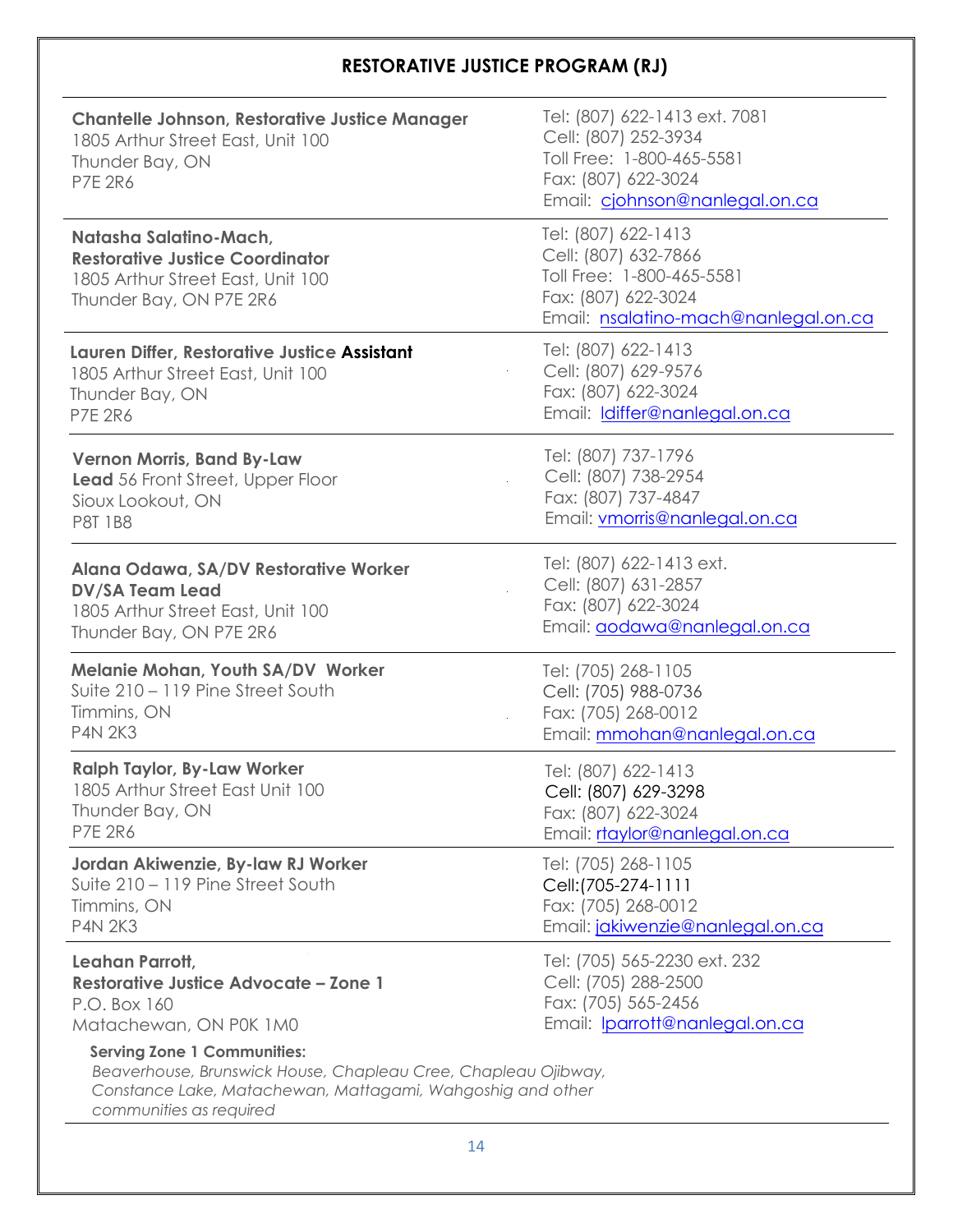#### **Elizabeth Johnson (On leave)**

# *Contact:* **Kenneth Sackany (Contract) Restorative Justice Advocate – Zone 2**

1805 Arthur Street East, Thunder Bay, ON P7E 2R6

> **Serving Zone 2 Communities:** *Eabametoong, Marten Falls, Neskantaga, Nibinamik, & Webequie*

## **Natasha Sakchekapo-Lalande Restorative Justice Advocate West**

56 Front Street, Upper Floor Sioux Lookout, ON P8T 1B8

#### **Serving Communities:**

*Bearskin, Cat Lake, Kingfisher, Muskrat Dam, Sachigo, Sandy Lake, Wunnumin, Big Trout, Kasabonika, Lac Seul, Weagamow, Wapekeka, Wawakepewin*

#### **Shirley Keesic,**

#### **Restorative Justice Advocate – Zone 3**

11 Dexter Rd., P.O. Box 114 Balmertown, ON P0V 1C0

#### **Serving Zone 3 Communitie**:**s**

*Fort Severn, Keewaywin, MacDowell Lake, Deer Lake, North Spirit Lake, Pikangikum, Poplar Hill and other communities as required* 

Tel: (807) 622-1413 ext. Cell: (807)627-6484 Toll Free: [1-800-465-5581](mailto:ejohnson@nanlegal.on.ca) Fax: (807) 622-3024 Email: ksackaney@nanlegal.on.ca

Cell:(8[07\) 738-1425](mailto:nsakchekapo@nanlegal.on.ca) Email: nsakchekapo@nanlegal.on.ca

Tel: (807) 735-2709 Fax: (807) 735-2727 Toll Free: 1-888-662-6601 Email: skeesic@nanlegal.on.ca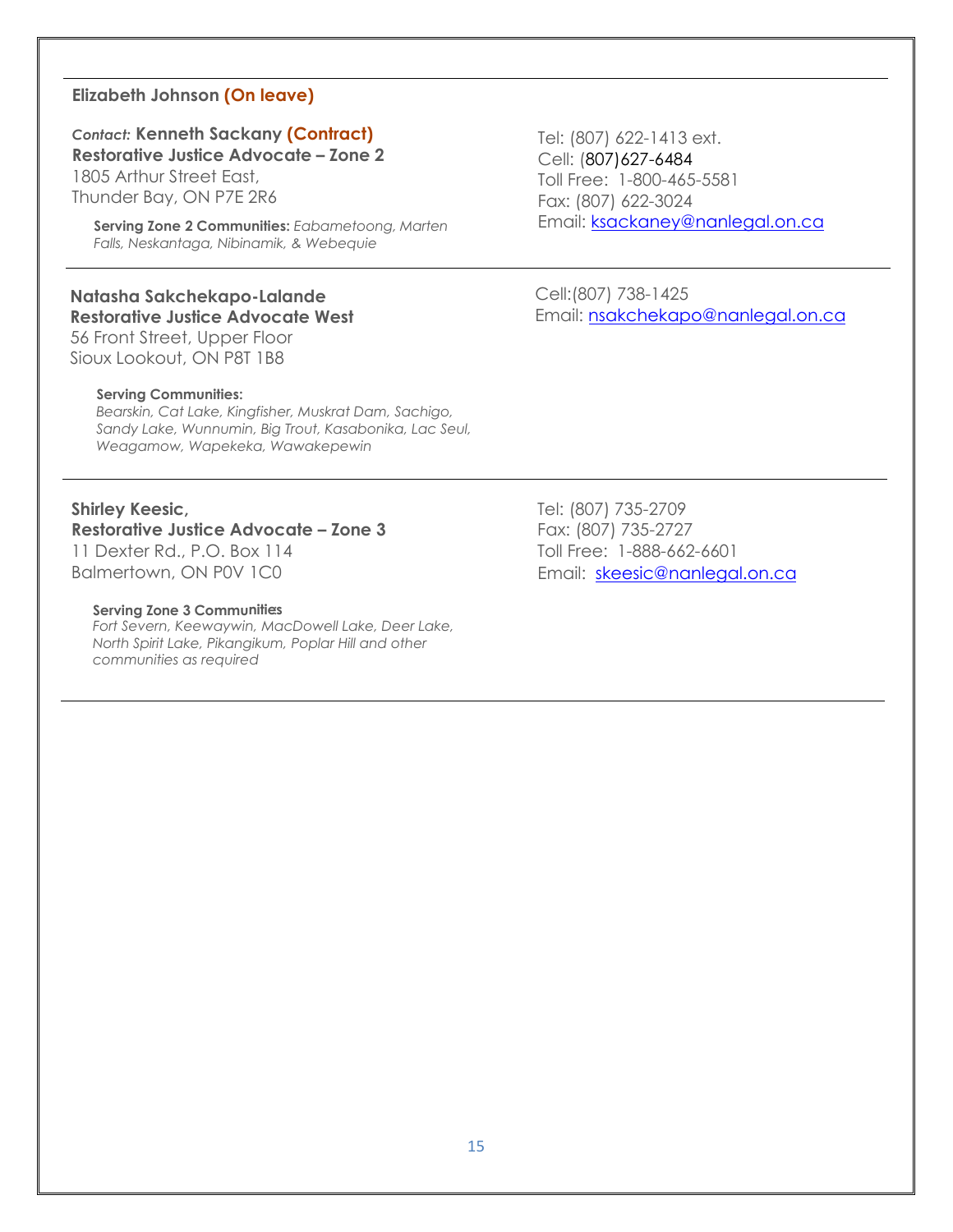# **COMMUNITY YOUTH JUSTICE/INTERVENTION PROGRAM**

| <b>Heather Faries, CYJW</b>                                                                                                                        | Cell: (705) 336-8501                                                  |
|----------------------------------------------------------------------------------------------------------------------------------------------------|-----------------------------------------------------------------------|
| Moosonee, ON                                                                                                                                       | Email: hfaries@nanlegal.on.ca                                         |
| Serving the communities of:<br>Attawapiskat, Fort Albany, Moosonee, Kashechewan Moose<br>Cree, and other communities as required                   |                                                                       |
| <b>Troy Williams, Youth Justice Worker</b><br><b>PO Box 197</b><br>Fort Albany, ON<br><b>Serving Communities of:</b><br>Fort Albany & Attawapiskat | Cell: (705) 274-6211<br>Fax: (705)<br>Email: twilliams@nanlegal.on.ca |
| Mary Spencer, Youth Intervention Worker                                                                                                            | Cell: (519) 857-8723                                                  |
| <b>YI East Team Lead</b>                                                                                                                           | Email: mspencer@nanlegal.on.ca                                        |
| <b>Serving Community of:</b><br>Kashechewan                                                                                                        |                                                                       |
| <b>Gloria Turtle, Youth Intervention Worker</b>                                                                                                    | Tel: (807) 773-1126                                                   |
| PO Box 330, Pikangikum, ON P0V 2L0                                                                                                                 | Cell: (807) 728-3878                                                  |
| <b>Serving Communities of</b>                                                                                                                      | Fax: (807) 773-5355                                                   |
| Pikangikum & Sandy Lake                                                                                                                            | Email: gturtle@nanlegal.on.ca                                         |
| <b>Chris Beardy, Youth Justice Worker</b>                                                                                                          | Cell: (807) 728-3731                                                  |
| Kingfisher Lake, ON                                                                                                                                | Email: chbeardy@nanlegal.on.ca                                        |
| <b>Elton Crow, Youth Justice Worker</b>                                                                                                            | Cell:                                                                 |
| Sandy Lake, ON                                                                                                                                     | Email: ecrow@nanlegal.on.ca                                           |
| <b>David Chookomolin, Youth Intervention Worker</b>                                                                                                | Tel: (705) 997-9898                                                   |
| <b>PO Box 370</b>                                                                                                                                  | Fax: (705) 997-9890                                                   |
| Attawapiskat, ON P0L 1A0                                                                                                                           | Email: dchookomolin@nanlegal.on.ca                                    |
| Serving the Community of: Attawapiskat                                                                                                             |                                                                       |
| Zack Borutski, Youth Intervention Worker<br>Sioux Lookout, ON<br><b>P8T 1B8</b>                                                                    | Cell: (807) 737-8065<br>Email: zborutski@nanlegal.on.ca               |
| <b>April Chapman, Youth Intervention Worker</b>                                                                                                    | Cell: (807) 212-1668                                                  |
| <b>Big Trout Lake, ON</b>                                                                                                                          | Email: achapman@nanlegal.on.ca                                        |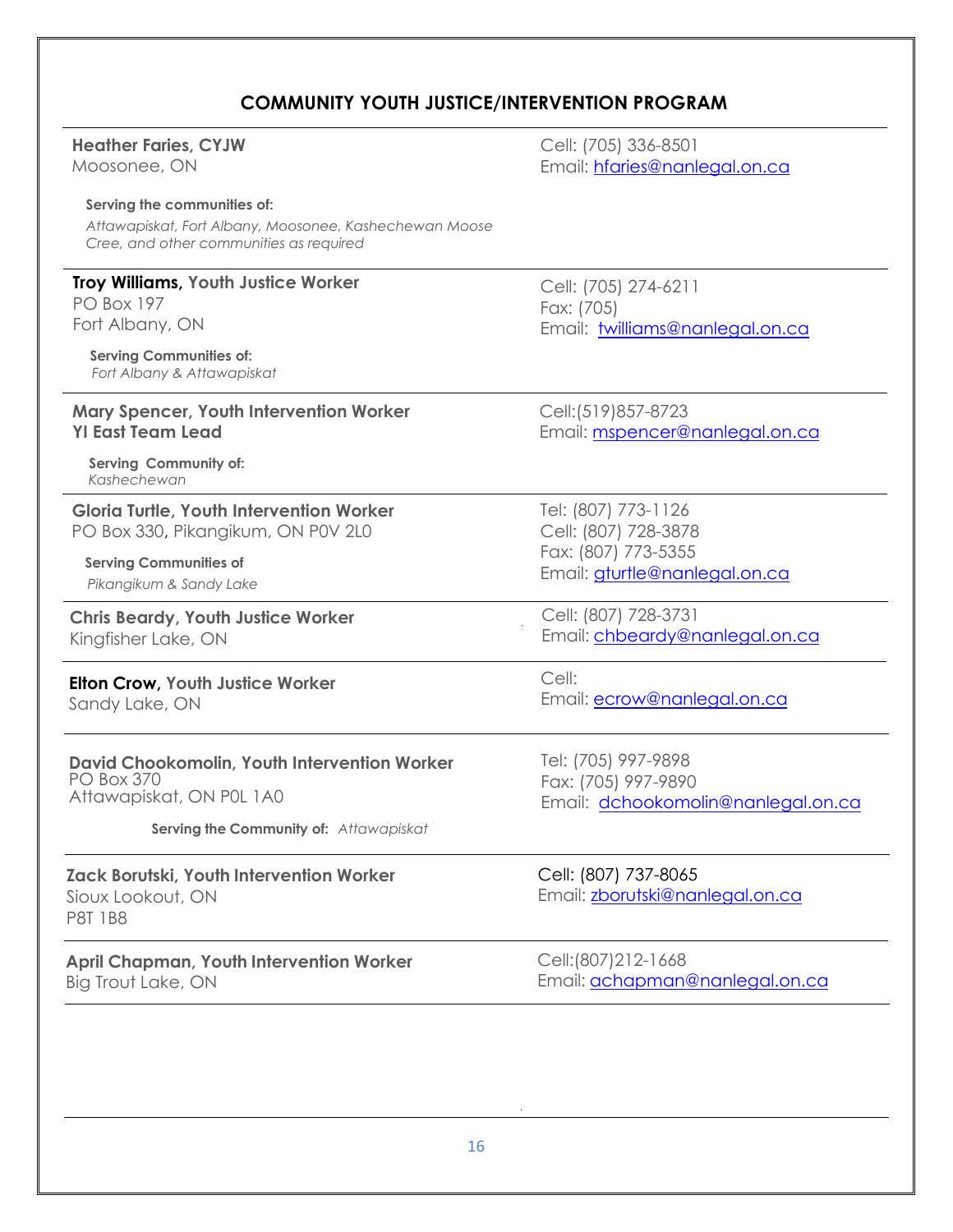#### **COMMUNITY LEARNING HUB**

**Stallone Quequish Community Engagement & Training Coordinator YI West Team Lead** 56 Front Street, Upper Floor Sioux Lookout, ON P8T 1B8

Tel: (807) 737-4141 Fax: (807) 737-4847 Email: [squequish@nanlegal.on.ca](mailto:squequish@nanlegal.on.ca)

#### **GUNS & GANGS PREVENTION PROGRAM**

**Kurt Atlookan, Guns and Gangs Worker** Fort Hope, ON

Cell:([807\)633-7179](mailto:gwabano@nanlegal.on.ca) Email: katlookan@nanlegal.on.ca

#### **PRE-CHARGE PROGRAM**

#### **Steven Dokuchie, Pre-Charge Worker**  1805 Arthur Street East, Unit 100 Thunder Bay, ON P7E 2R6

**Lorraine Crow, Pre-Charge Worker** Thunder Bay, ON *Covering: Matawa Communities* Cell: (807)621-6923 Fax: (807) 622-3024 Email: [sdokuchie@nanlegal.on.ca](mailto:zborutski@nanlegal.on.ca)

Cell: ([807\)621-7260](mailto:ahardisty@nanlegal.on.ca) Fax: (807) 622-3024 Email: lcrow@nanlegal.on.ca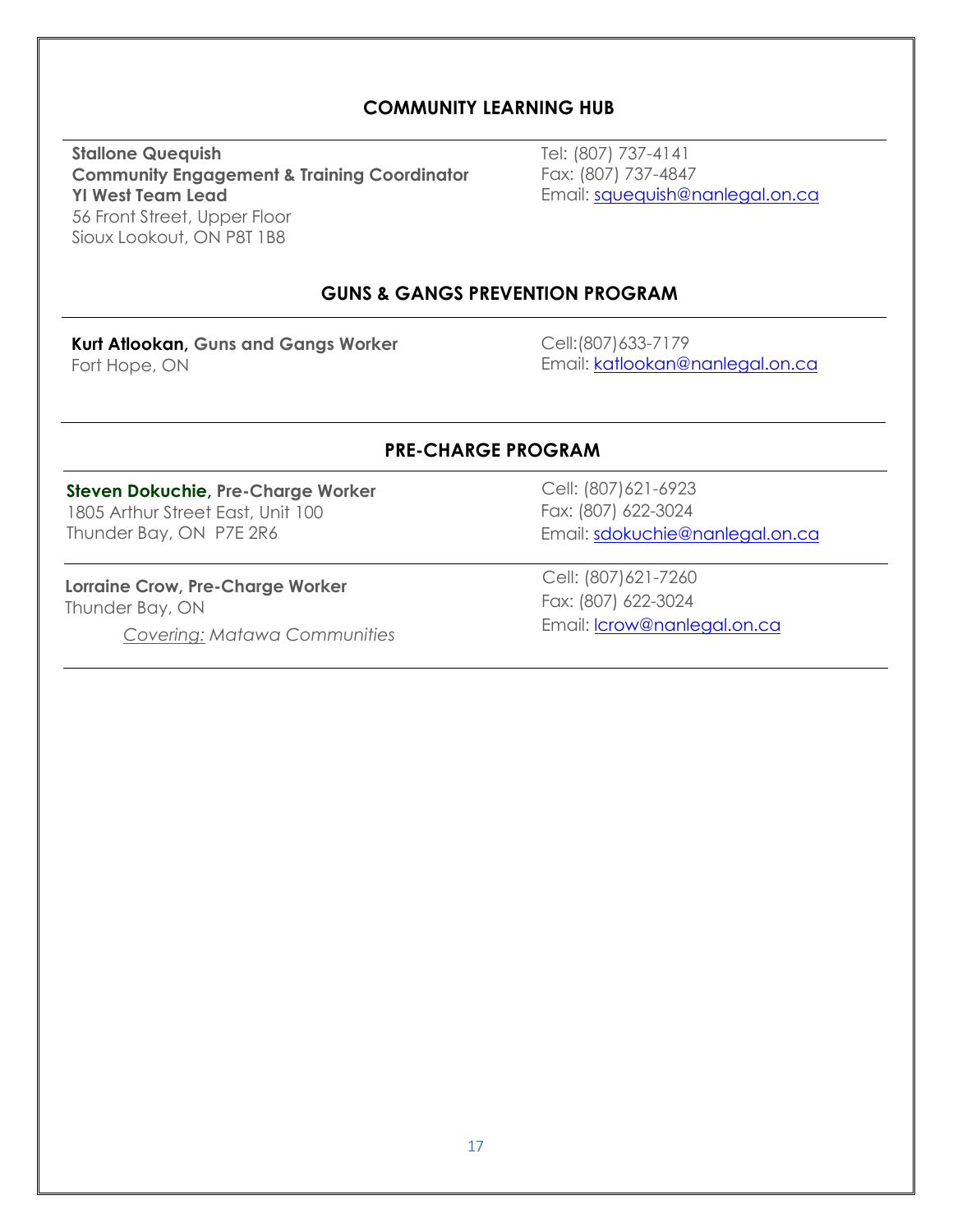# **TALKING TOGETHER PROGRAM (TTP)**

| <b>Carol Buswa, Talking Together Manager</b><br>1805 Arthur Street East, Unit 100<br>Thunder Bay, ON<br><b>P7E 2R6</b>                                                                                                                                                                                                                                                                                          | Tel: (807) 622-1413 ext. 7379<br>Cell: (807) 621-3532<br>Toll Free: 1-800-465-5581<br>Fax: (807) 622-1096<br>Email: cbuswa@nanlegal.on.ca    |
|-----------------------------------------------------------------------------------------------------------------------------------------------------------------------------------------------------------------------------------------------------------------------------------------------------------------------------------------------------------------------------------------------------------------|----------------------------------------------------------------------------------------------------------------------------------------------|
| <b>Zelda Watt, Talking Together Assistant</b><br>1805 Arthur Street East, Unit 100<br>Thunder Bay, ON<br><b>P7E 2R6</b>                                                                                                                                                                                                                                                                                         | Tel: (807) 622-1413 ext. 7436<br>Cell: (807) 620-8150<br>Toll Free: 1-800-465-5581<br>Fax: (807) 622-1096<br>Email: zwatt@nanlegal.on.ca     |
| <b>Heather Napash, Talking Together Facilitator</b><br>1805 Arthur Street East<br>Thunder Bay, ON P7E 2R6<br><b>Communities Serving:</b><br>Aroland, Constance Lake, Eabametoong,<br>Ginoogaming, Hornepayne, Long Lake #58, Marten<br>Falls, Neskantaga, Nibinamik, Webequie, and Thunder<br>Bay                                                                                                               | Tel: (807) 622-1413 ext. 7375<br>Cell: (807) 631-2415<br>Toll Free: 1-800-465-5581<br>Fax: (807) 622-1096<br>Email: hnapash@nanlegal.on.ca   |
| <b>Melissa Sutherland, Talking Together Facilitator</b><br>119 Pine Street South - Suite 210<br>Timmins, ON P4N 2K3<br><b>Communities Serving:</b><br>Beaverhouse, Brunswick House, Chapleau Cree, Chapleau<br>Ojibway, Flying Post, Matachewan, Mattagami, Missanabie<br>Cree, Taykwa Tagamou Nation, Wahgoshig, and Timmins                                                                                   | Tel: (705) 268-1105 ext. 209<br>Cell: (705) 288-4075<br>Toll Free: 1-877-268-0335<br>Fax: (705)268-0012<br>Email: msutherland@nanlegal.on.ca |
| <b>Mary Pearce - CCCN Special Project</b><br>North Bay, ON                                                                                                                                                                                                                                                                                                                                                      | Cell: (705) 491-2549<br>Email: mpearce@nanlegal.on.ca                                                                                        |
| <b>Communities Serving:</b><br>Nipissing, Temagami, Dokis, Henvy Inlet, Magnetawan,<br>Shawanaga, Wasauksing, Moose Deer Point, and Wahta                                                                                                                                                                                                                                                                       |                                                                                                                                              |
| <b>Ricarda Ritch, Talking Together Facilitator</b><br>1805 Arthur Street East<br>Thunder Bay, ON P7E 2R6<br><b>Communities Serving:</b><br>Bearskin Lake, Cat Lake, Deer Lake, Fort Severn, Kasabonika Lake, Keewaywin, Kingfisher Lake, Kitchenuhmaykoosib Inninuwug, Lac<br>Seul, MacDowell Lake, Mishkeegogamang, Muskrat Dam, North Caribou Lake, North Spirit Lake, Pikangikum, Poplar Hill, Sachigo Lake, | Cell: (807) 738-5615<br>Email: rich@nanlegal.on.ca                                                                                           |
| Sandy Lake, Slate Falls, Wapekeka, Wapekapewin, Wunnumin Lake and Sioux Lookout<br><b>Susan Cheechoo, Talking Together Facilitator</b><br>21 Front Street, Unit 6<br>Moosonee, ON P0L                                                                                                                                                                                                                           | Tel: (705)336-0151<br>Cell: (705) 288-5500<br>FAX: (705) 336-1893<br>Email: scheechoo@nanlegal.on.ca                                         |

#### **Communities Serving:**

*Attawapiskat, Fort Albany, Kashechewan, MoCreebec Council of the Cree Nation, Moose Cree, Moose Factory, Weenusk, and Moosonee*